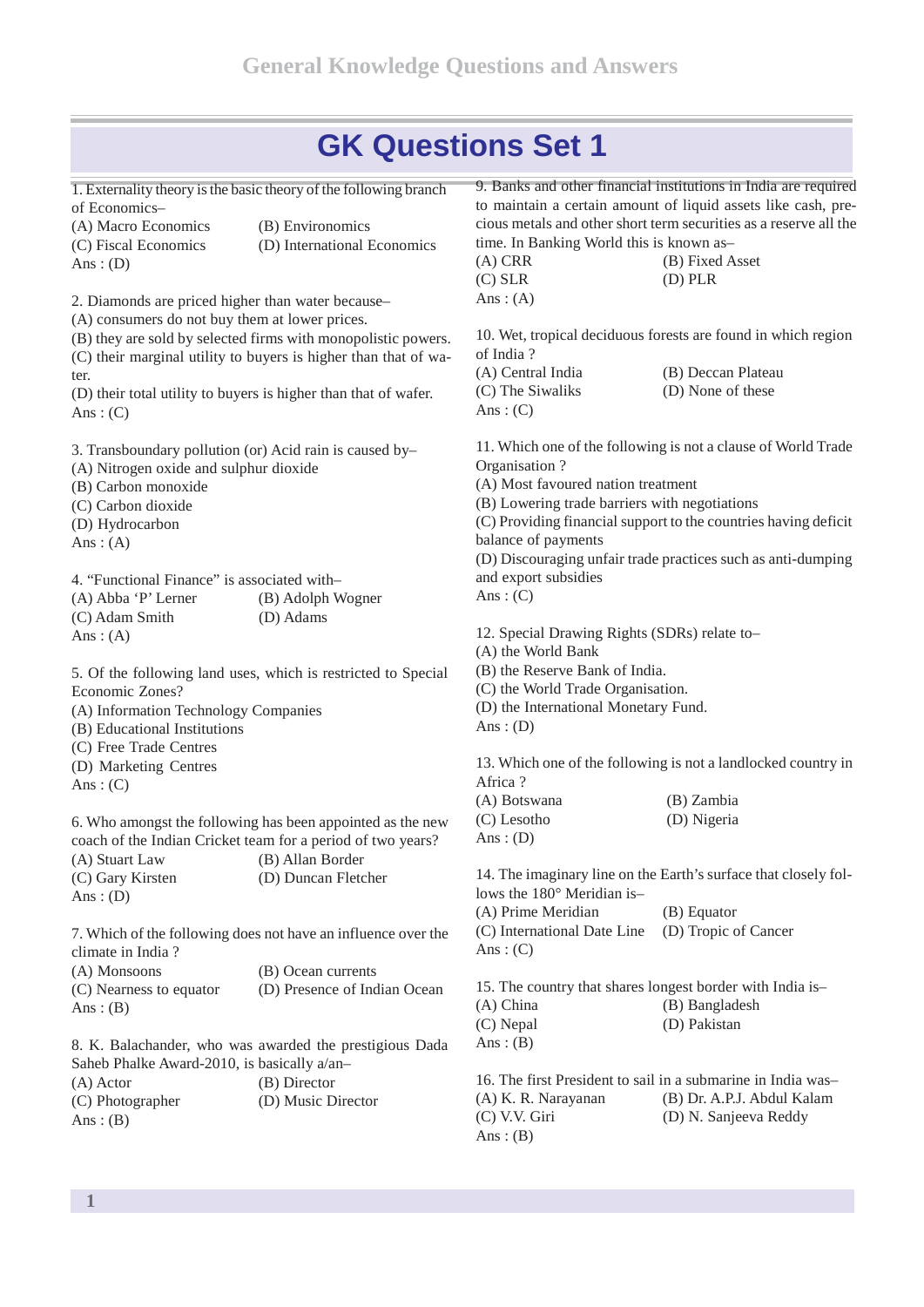| 17. Cooking vessels have wooden or bakelite handles because-     |                                                          | (C) uranium alloyed with aluminium                         |                                                              |
|------------------------------------------------------------------|----------------------------------------------------------|------------------------------------------------------------|--------------------------------------------------------------|
| (A) wood and bakelite are bad conductors of heat                 |                                                          | (D) uranium with a high percentage of a particular isotope |                                                              |
| (B) the handle must be strong                                    |                                                          | Ans: $(D)$                                                 |                                                              |
| (C) the handle should be attractive                              |                                                          |                                                            |                                                              |
| (D) None of the above                                            |                                                          | 22. In a refrigerator; cooling is produced by-             |                                                              |
| Ans: $(A)$                                                       |                                                          | (A) the ice which deposits in the freezer                  |                                                              |
|                                                                  |                                                          | (B) the sudden expansion of a compressed gas               |                                                              |
| 18. "Deshbandhu" is the title of-                                |                                                          | (C) the evaporation of a volatile liquid                   |                                                              |
| (A) B. R. Ambedkar                                               | $(B)$ C. R. Das                                          | (D) None of these                                          |                                                              |
| $(C)$ B. C. Pal                                                  | (D) Rabindranath Tagore                                  | Ans: $(C)$                                                 |                                                              |
| Ans: $(B)$                                                       |                                                          |                                                            |                                                              |
|                                                                  |                                                          |                                                            | 23. The first woman to conquer Mount Everest twice is-       |
|                                                                  | 19. The Indian folk dance "Cheraw" is also known as the- | (A) Surja Lata Devi                                        | (B) Jyoti Randhawa                                           |
| (A) Bamboo dance of Mizoram.                                     |                                                          | (C) Santosh Yadav                                          | (D) Suma Shirur                                              |
| (B) Batukamma dance of Andhra Pradesh                            |                                                          | Ans: $(C)$                                                 |                                                              |
| (C) Bihu dance of Assam.                                         |                                                          |                                                            |                                                              |
| (D) Garba dance of Gujarat.                                      |                                                          |                                                            | 24. Which one of the following iron and steel works in India |
| Ans: $(A)$                                                       |                                                          | is not under public sector?                                |                                                              |
|                                                                  |                                                          | (A) Bokaro                                                 | (B) Jamshedpur                                               |
| 20. In which of the following States, is the child-sex ratio the |                                                          | (C) Bhilai                                                 | (D) Durgapur                                                 |
| lowest as per the 2011 Census ?                                  |                                                          | Ans: $(B)$                                                 |                                                              |
| (A) Haryana                                                      | (B) Punjab                                               |                                                            |                                                              |
| (C) Chhattisgarh                                                 | (D) Bihar                                                |                                                            | 25. Which Indian hockey player has a road named after him    |
| Ans: $(A)$                                                       |                                                          | in Germany?                                                |                                                              |
|                                                                  |                                                          | (A) Dhyan Chand                                            | (B) Zafar Iqbal                                              |
| 21. Enriched uranium used in a nuclear reactor is-               |                                                          | (C) Roop Singh                                             | (D) Dhanraj Pillai                                           |
| (A) uranium free of all impurities                               |                                                          | Ans: $(C)$                                                 |                                                              |
| (B) uranium treated with radiation                               |                                                          |                                                            |                                                              |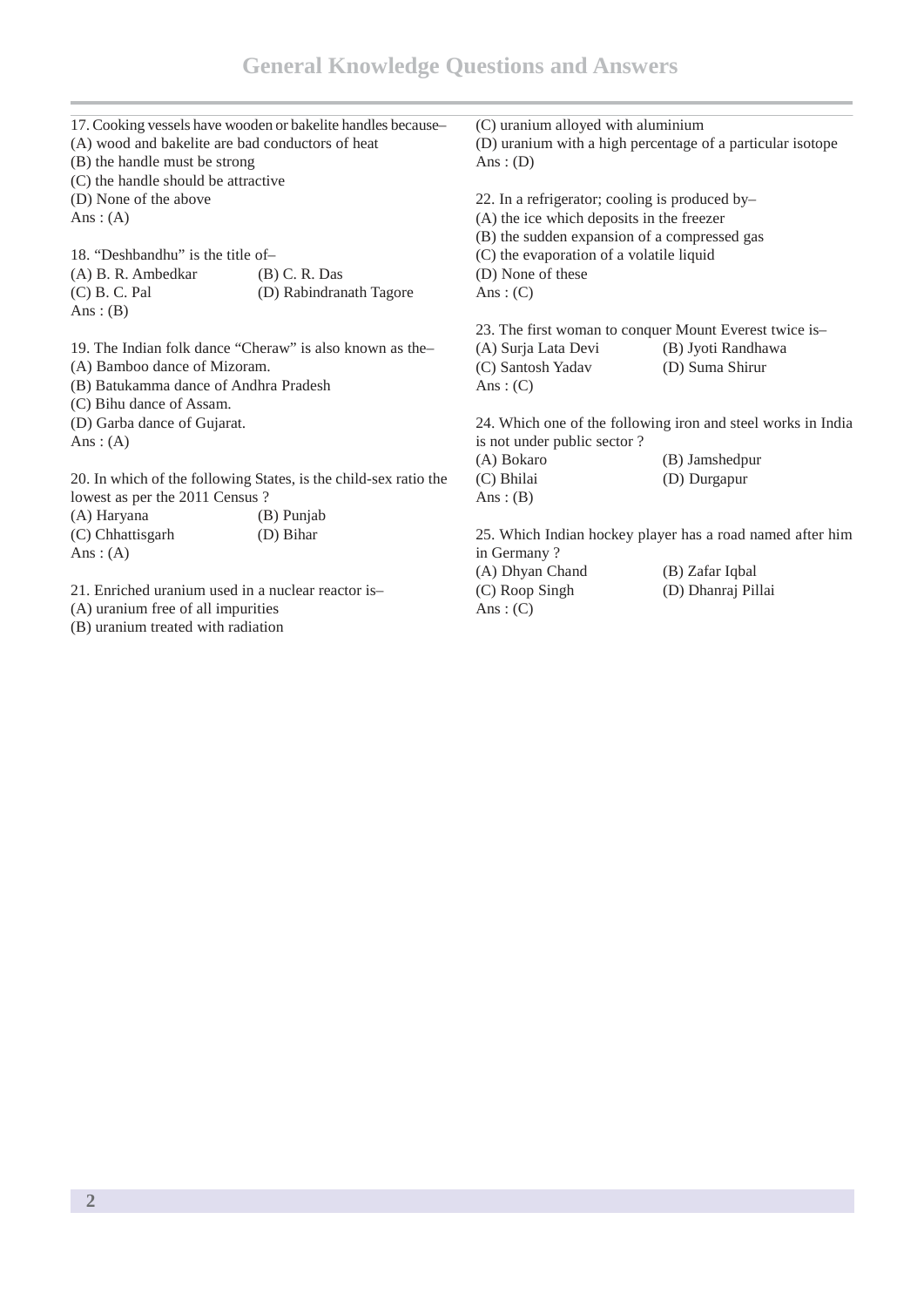|                                                                          | 1. Who among the following enjoys the rank of Cabinet Min-   |                                        | Ministry of Rural Development, Govt. of India?                      |
|--------------------------------------------------------------------------|--------------------------------------------------------------|----------------------------------------|---------------------------------------------------------------------|
| ister in Union Cabinet?                                                  |                                                              | (A) National Old Age Pension Scheme    |                                                                     |
| (A) Deputy Chairman of Planning Commission<br>(B) Judge of Supreme Court |                                                              | (B) National Maternity Benefit Scheme  |                                                                     |
|                                                                          |                                                              | (C) National Family Benefit Scheme     |                                                                     |
| (C) Secretary to Government of India                                     |                                                              | (D) Mid-Day Meal Scheme                |                                                                     |
| (D) Political Advisor to PM                                              |                                                              | Ans: $(D)$                             |                                                                     |
| Ans: $(A)$                                                               |                                                              |                                        |                                                                     |
|                                                                          |                                                              |                                        | 10. Where you are likely to find an embedded operating sys-         |
|                                                                          | 2. Who gave the title of 'Mahamana' to Madan Mohan           | tem?                                   |                                                                     |
| Malaviya ?                                                               |                                                              | (A) on a desktop operating system      |                                                                     |
| (A) Bal Gangadhar Tilak                                                  | (B) Dadabhai Nauroji                                         | (B) on a networked PC                  |                                                                     |
| (C) Gopal Krishna Gokhale                                                | (D) Mahatma Gandhi                                           | (C) on a network server                |                                                                     |
| Ans: $(D)$                                                               |                                                              | (D) on a PDA                           |                                                                     |
|                                                                          |                                                              | Ans: $(D)$                             |                                                                     |
|                                                                          | 3. The vacancy of the office of the President must be filled |                                        |                                                                     |
| within-                                                                  |                                                              |                                        | 11. The distance between two consecutive longitudes $(91^{\circ}E)$ |
| $(A)$ 3 months                                                           | $(B)$ 6 months                                               | and $92^{\circ}$ E) at the Poles is-   |                                                                     |
| $(C)$ 12 months                                                          | $(D) 1$ month                                                | $(A)$ 0 km                             | $(B)$ 18 km                                                         |
| Ans: $(B)$                                                               |                                                              | $(C)$ 25 km                            | $(D)$ 111 km                                                        |
|                                                                          |                                                              | Ans: $(A)$                             |                                                                     |
|                                                                          | 4. In which part of the Indian Constitution, the Fundamental |                                        |                                                                     |
| Duties are enshrined?                                                    |                                                              |                                        | 12. Lack of atmosphere around the Moon is due to-                   |
| $(A)$ IV                                                                 | $(B)$ IV-A                                                   |                                        | (A) low escape velocity of air molecule and low gravitational       |
| $(C)$ IV-B                                                               | (D) V                                                        | attraction.                            |                                                                     |
| Ans: $(B)$                                                               |                                                              |                                        | (B) high escape velocity of air molecule and low gravitational      |
|                                                                          |                                                              | attraction.                            |                                                                     |
|                                                                          | 5. Who described the Government of India Act, 1935 as a      | (C) low gravitational attraction only. |                                                                     |
| new charter of bondage?                                                  |                                                              |                                        | (D) high escape velocity of air molecule only.                      |
| (A) B. R. Ambedkar                                                       | (B) Mahatma Gandhi                                           | Ans: $(C)$                             |                                                                     |
| (C) Rajendra Prasad                                                      | (D) Pt. Jawaharlal Nehru                                     |                                        |                                                                     |
| Ans: $(D)$                                                               |                                                              |                                        | 13. Which of the following factors cause(s) ocean currents?         |
|                                                                          |                                                              | (A) Varying density of sea water       |                                                                     |
|                                                                          | 6. Union Cabinet passed a Rs. 7000 crore project to cleanup  | (B) Varying temperature                |                                                                     |
| which of the following rivers in India?                                  |                                                              | $(C)$ Winds                            |                                                                     |
| (A) Narmada                                                              | (B) Ravi                                                     | (D) All of these                       |                                                                     |
| (C) Ganga                                                                | (D) Chambal                                                  | Ans: $(D)$                             |                                                                     |
| Ans: $(C)$                                                               |                                                              |                                        |                                                                     |
|                                                                          |                                                              |                                        | 14. In the context of their formation, which of the following       |
|                                                                          | 7. As per estimates of the Planning Commission of India the  | types of rocks is the most ancient?    |                                                                     |
| target growth rate of 12th Five-Year Plan is set to                      |                                                              | $(A)$ Igneous                          | (B) Metamorphic                                                     |
| (A) 7 to 8%                                                              | (B) 8.0% to 8.5%                                             | (C) Plutonic                           | (D) Sedimentary                                                     |
| (C) 9% to 9.5%                                                           | (D) 10 to 10.5%                                              | Ans: $(A)$                             |                                                                     |
| Ans: $(C)$                                                               |                                                              |                                        |                                                                     |
|                                                                          |                                                              |                                        | 15. Two identical piano wires have same fundamental fre-            |
| 8. Cudappah ranges lie between-                                          |                                                              |                                        | quency when kept under the same tension. What will happen           |
| (A) Godavari and Jamshedpur                                              |                                                              |                                        | if tension of one of the wires is slightly increased and both the   |
| (B) Palar and Kauveri                                                    |                                                              |                                        | wires are made to vibrate simultaneously?                           |
| (C) Godavari and Palkonda range                                          |                                                              | (A) Noise                              | (B) Beats                                                           |
| (D) Satpura and Mohadeo-Maikal range                                     |                                                              | (C) Resonance                          | (D) Non-linear effects                                              |
|                                                                          |                                                              |                                        |                                                                     |

Ans : (C)

9. Which of the following schemes is not launched by the

16. Kaziranga ational Park is situated in–

Ans:  $(B)$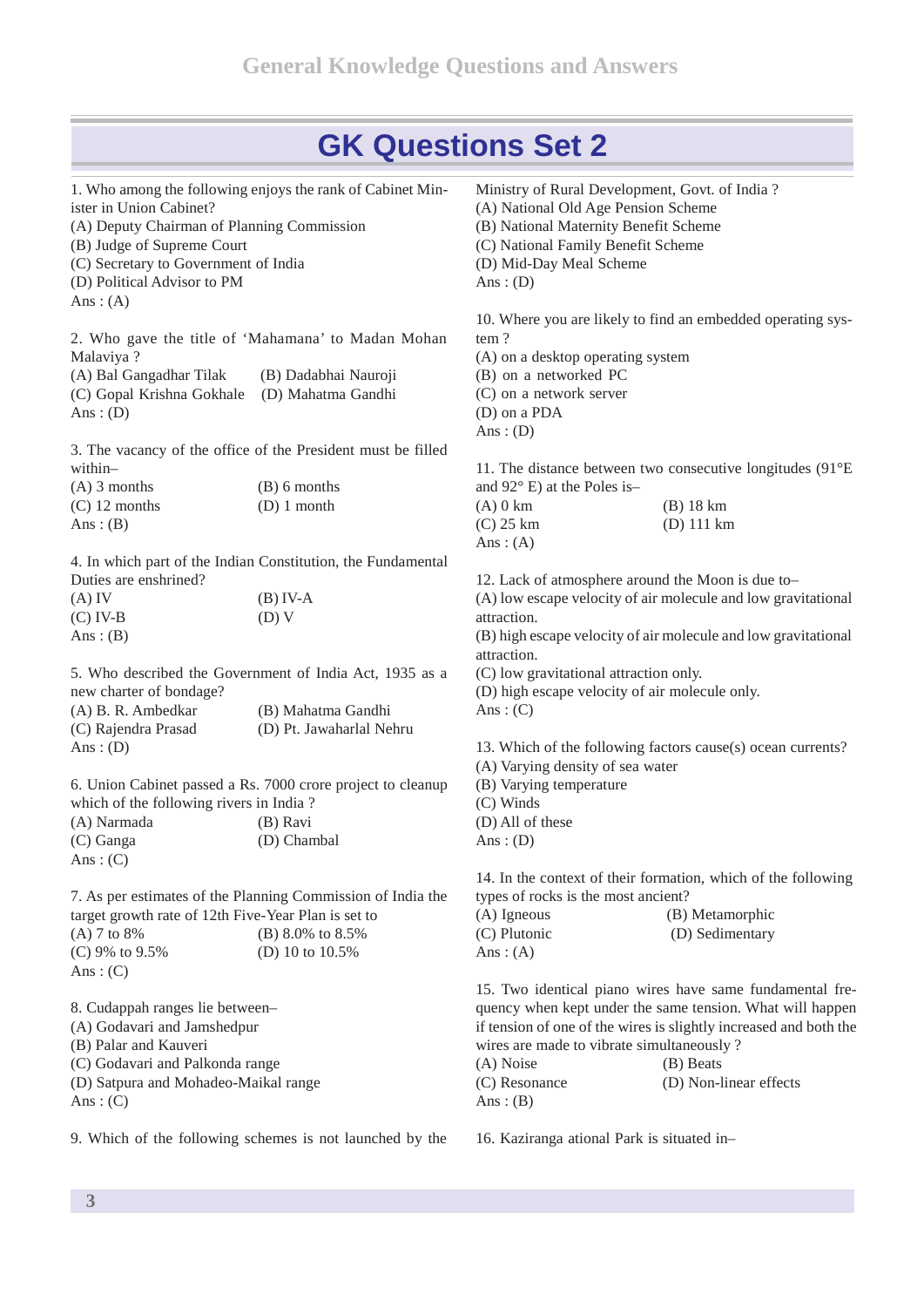| (A) Odisha                                                   | (B) Gujarat                                                       |                                              | 21. What is the name of the first research station established |
|--------------------------------------------------------------|-------------------------------------------------------------------|----------------------------------------------|----------------------------------------------------------------|
| (C) Rajasthan                                                | (D) Assam                                                         | by India in the Antarctica-                  |                                                                |
| Ans: $(D)$                                                   |                                                                   | (A) Dakshin Gangotri                         | (B) Maitri                                                     |
|                                                              |                                                                   | (C) Agnihotri                                | (D) Aryabhatta                                                 |
|                                                              | 17. Who is the author of the book 'If Cricket is Religion, Sachin | Ans: $(A)$                                   |                                                                |
| is God'?                                                     |                                                                   |                                              |                                                                |
| (A) Vijai Santhanam                                          | (B) Shyam Balasubramaniam                                         |                                              | 22. Who among the following was awarded Padma Vibhushan        |
| $(C)$ Both $(A)$ and $(B)$<br>Ans: $(C)$                     | (D) None of the above                                             | field of trade and industry?                 | in 2011 for his exceptional and distinguished service in the   |
|                                                              |                                                                   | (A) Azim Premji                              | (B) Ratan Tata                                                 |
|                                                              | 18. Which of the following statements is not correct about        | (C) S. Gopalakrishnan                        | (D) Mecca Rafeeque Ahmed                                       |
| Sunder Lal Bahuguna?                                         |                                                                   | Ans: $(A)$                                   |                                                                |
| (A) He is an eminent environmentalist                        |                                                                   |                                              |                                                                |
| (B) He was awarded Padma Bhushan in 2009                     |                                                                   |                                              | 23. The five permanent members of the U.N. Security Coun-      |
| (C) He started the 'Chipko Movement' to create awareness of  |                                                                   | cil are-                                     |                                                                |
| deforestation                                                |                                                                   | (A) China, France, Russia, UK and U.S.A.     |                                                                |
| (D) He was elected to Lok Sabha from Uttarkashi in           |                                                                   | (B) China, Canada, France, US.A. and Germany |                                                                |
| Uttarakhand                                                  |                                                                   | (C) China, Germany, Russia, UK and U.S.A.    |                                                                |
| Ans: $(D)$                                                   |                                                                   | (D) China, Germany, U.S.A., UK and Canada    |                                                                |
|                                                              |                                                                   | Ans: $(A)$                                   |                                                                |
|                                                              | 19. The three countries, in serial order, who won the highest     |                                              |                                                                |
|                                                              | number of Gold medals in the Beijing Olympics Games were-         |                                              | 24. Which of the following States has the largest gap in male  |
| (A) China, USA, Russia                                       |                                                                   |                                              | and female literacy as per 2011 Census (provisional data)?     |
| (B) China, USA, Germany                                      |                                                                   | (A) Uttar Pradesh                            | (B) Madhya Pradesh                                             |
| (C) China, Germany, Australia                                |                                                                   | (C) Rajasthan                                | (D) Kerala                                                     |
| (D) China, Germany, USA                                      |                                                                   | Ans: $(C)$                                   |                                                                |
| Ans: $(A)$                                                   |                                                                   |                                              |                                                                |
|                                                              |                                                                   | 25. Demand for labour is-                    |                                                                |
| 20. The first woman from India to be conferred the Sainthood |                                                                   | (A) Composite demand                         | (B) Competitive demand                                         |
| by Pope Benedict XVI is-                                     |                                                                   | (C) Derived demand                           | (D) Joint demand                                               |
| (A) Sister Desouza                                           | (B) Sister Madorana                                               | Ans: $(C)$                                   |                                                                |
|                                                              |                                                                   |                                              |                                                                |

Ans:  $(C)$ 

(C) Sister Alphonsa (D) Sister Nirmala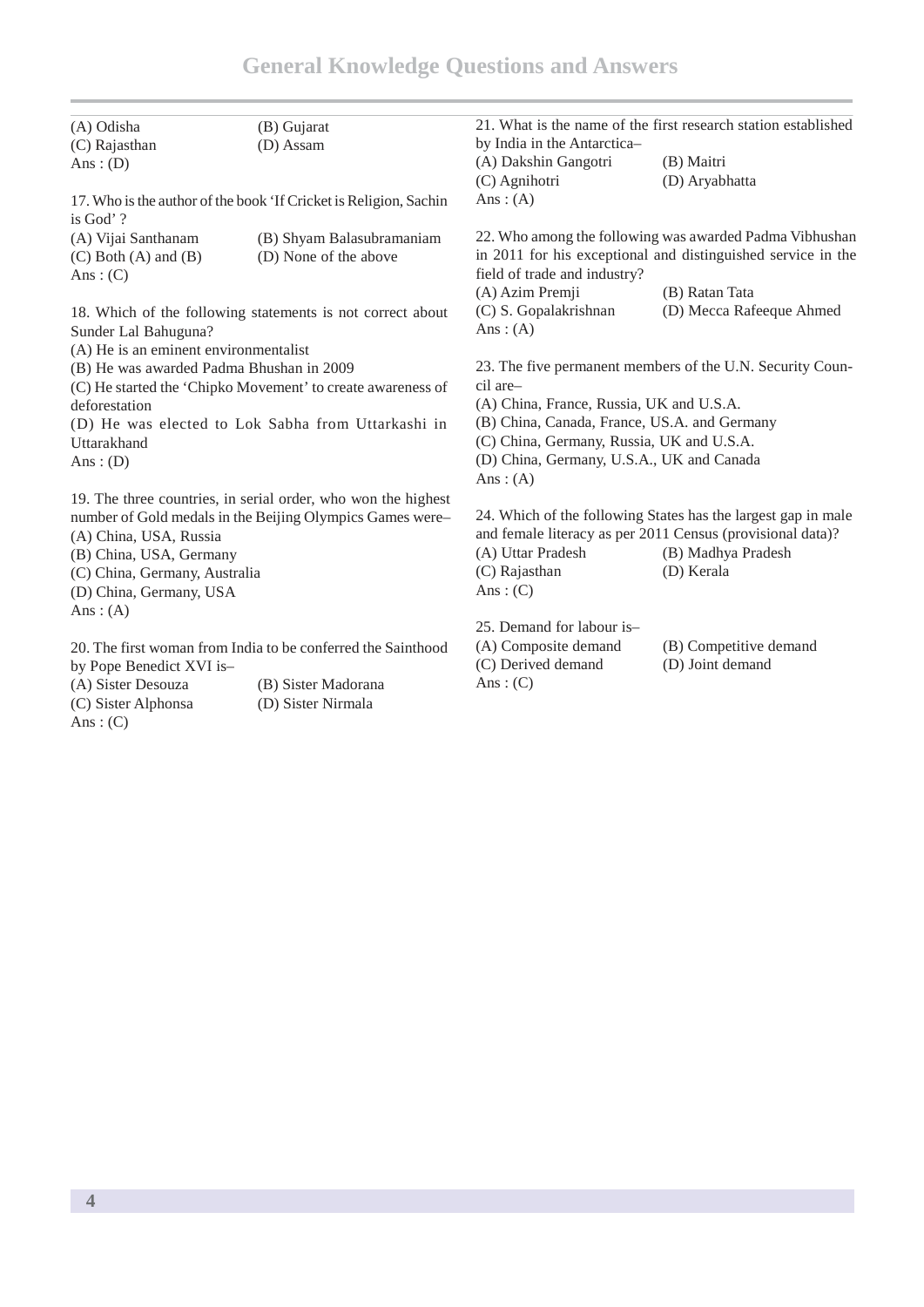1. Who was the Viceroy at the time of Quit India Movement? (A) Lord Irwin (B) Lord Mountbatten (C) Lord Wavell (D) Lord Linlithgow Ans:  $(D)$ 2. Who wasthe other Congressleader who joined with Motilal Nehru to start the Swaraj Party in 1923 ?<br>
(A) G. K. Gokhale (B) B. G. Tilak  $(A)$  G. K. Gokhale (C) Chittaranjan Das (D) M. K. Gandhi Ans:  $(C)$ 3. What is the first sermon of Buddha called as ? (A) Mahaparinirvansutta (B) Brahmajalasutta (C) Dhammachakkapabattanasutta (D) Kachchayanagottasutta Ans:  $(C)$ 4. From which of the following banks did Madan Mohan (C) Treaty of Rome Malaviya take loans for financing "The Hindustan Times" ? (A) State Bank of India (B) Punjab National Bank (C) Bank of Maharashtra (D) Bank of Baroda Ans:  $(B)$ 5. Who wrote the book "Why Socialism" ? (A) Jayaprakash Narayan (B) Mahatma Gandhi (C) Acharya Narendra Dev (D) M .N. Roy Ans:  $(A)$ 6. An online discussion group that allows direct "live" com munication is known as– (A) Webcrawler (B) chat group (C) regional service provider (D) hyperlink Ans:  $(B)$ 7. Which of the following is a program that uses a variety of different approaches to identify and eliminate spam ? (A) Directory search (B) Anti-spam program (C) Web server (D) Web storefront creation package Ans:  $(B)$ 8. Connection or link to other documents or Web Pages that contain related information is called– (A) dial-up (B) electronic commerce (C) hyperlink (D) e-cash Ans:  $(C)$ 9. Which of the following isa programming language for cre ating special programs like applets ? (A) Java (B) cable (C) domain name (D) Net Ans:  $(A)$ 10. The system unit– (A) coordinates input and output devices (B) is the container that houses electronic components (C) is a combination of hardware and software (D) controls and manipulates data Ans:  $(C)$ 11. Which of the following was used as a chemical weapon in the First World War? (A) Mustard gas (B) Water gas (C) Hydrogen cyanide (D) Carbon monoxide Ans:  $(A)$ 12. The basis of European Union began with the signing of– (A) Maastricht Treaty (B) Treaty of Paris (D) Treaty of Lisbon Ans:  $(A)$ 13. National income ignores– (A) sales of a firm. (B) salary of employees. (C) exports of the IT sector. (D) sale of land. Ans:  $(D)$ 14. What are G. arboreum, G. herbaceum, G. hirsutum and G. barbadense, whose all the four species are cultivated in India ?  $(G = Gossvpium)$ (B) Species of cotton (C) Species of silk (D) Species of jute Ans:  $(B)$ 15. The soil formed by wind dust in and around hot deserts is called–  $(B)$  loamy soil (C) sandy soil (D) loess soil Ans:  $(D)$ 16. Who was chosen unanimously as the President of India ? (A) K. R. Narayanan (B) Dr. A.P.J. Abdul Kalam (C) Dr. S. Radhakrishnan (D) Neelam Sanjiva Reddy Ans:  $(D)$ 17. The Constitution of India was passed by the Constituent Assembly on– (A) 26th November, 1949 (B) 26th January, 1949 (C) 17th October, 1949 (D) 14th November, 1949 Ans:  $(A)$ 18. The power to decide an election petition is vested in the– (A) High Court (B) Election Commission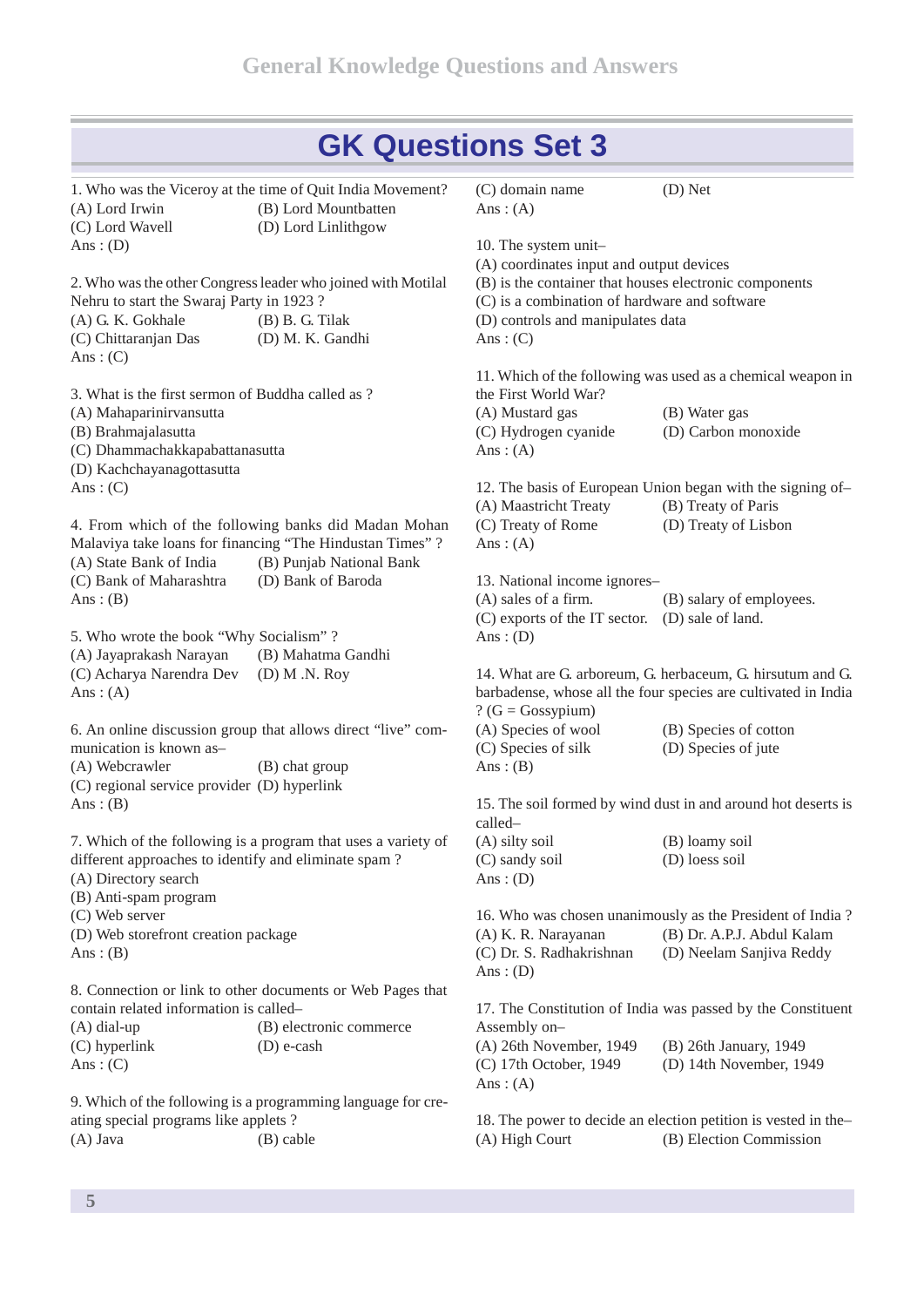| (C) Parliament                                              | (D) Supreme Court                                        | 22. Employment in Agriculture comes under- |                                                                 |  |
|-------------------------------------------------------------|----------------------------------------------------------|--------------------------------------------|-----------------------------------------------------------------|--|
| Ans: $(A)$                                                  |                                                          | (A) Services Sector                        | (B) Semi-organised Sector                                       |  |
|                                                             |                                                          | (C) Organised Sector                       | (D) Unorganised Sector                                          |  |
| 19. The 1857 Mutiny failed mainly because-                  |                                                          | Ans: $(D)$                                 |                                                                 |  |
| (A) of lack of planning and leadership                      |                                                          |                                            |                                                                 |  |
| (B) it was premature                                        |                                                          |                                            | 23. Which of the following methods is effective in controlling  |  |
| (C) the British got French support                          |                                                          | Balance of Payments (BoP)?                 |                                                                 |  |
| (D) the British numbered more.                              |                                                          | (A) Abolition of Export Duties             |                                                                 |  |
| Ans: $(A)$                                                  |                                                          | (B) Tourism Development                    |                                                                 |  |
|                                                             |                                                          |                                            | (C) Devaluation                                                 |  |
| 20. The Story of 'My Experiments with Truth' is the autobi- |                                                          | (D) Foreign Direct Investment              |                                                                 |  |
| ography of-                                                 |                                                          | Ans: $(C)$                                 |                                                                 |  |
| (A) Bal Gangadhar Tilak                                     | (B) Mahatma Gandhi                                       |                                            |                                                                 |  |
| (C) Lala Lajpat Rai                                         | (D) Gopal Krishna Gokhale                                |                                            | 24. Provisions relating to Panchayati Raj can be found in which |  |
| Ans: $(B)$                                                  |                                                          | Schedule of the Indian Constitution?       |                                                                 |  |
|                                                             |                                                          | $(A)$ 10                                   | $(B)$ 11                                                        |  |
|                                                             | 21. In India, National Income estimates are prepared by- | $(C)$ 7                                    | $(D)$ 9                                                         |  |
|                                                             | (A) National Development Council                         |                                            |                                                                 |  |
| (B) Central Statistical Organisation                        |                                                          | Ans: $(B)$                                 |                                                                 |  |
| (C) National Sample Survey Organisation                     |                                                          |                                            | 25. The first battle of Panipat took place in the year-         |  |
| (D) Planning Commission                                     |                                                          | (A) 1527 A.D.                              | (B) 1528 A.D.                                                   |  |
| Ans: $(B)$                                                  |                                                          | (C) 1525 A.D.                              | (D) $1526$ A.D.                                                 |  |
|                                                             |                                                          | Ans: $(D)$                                 |                                                                 |  |
|                                                             |                                                          |                                            |                                                                 |  |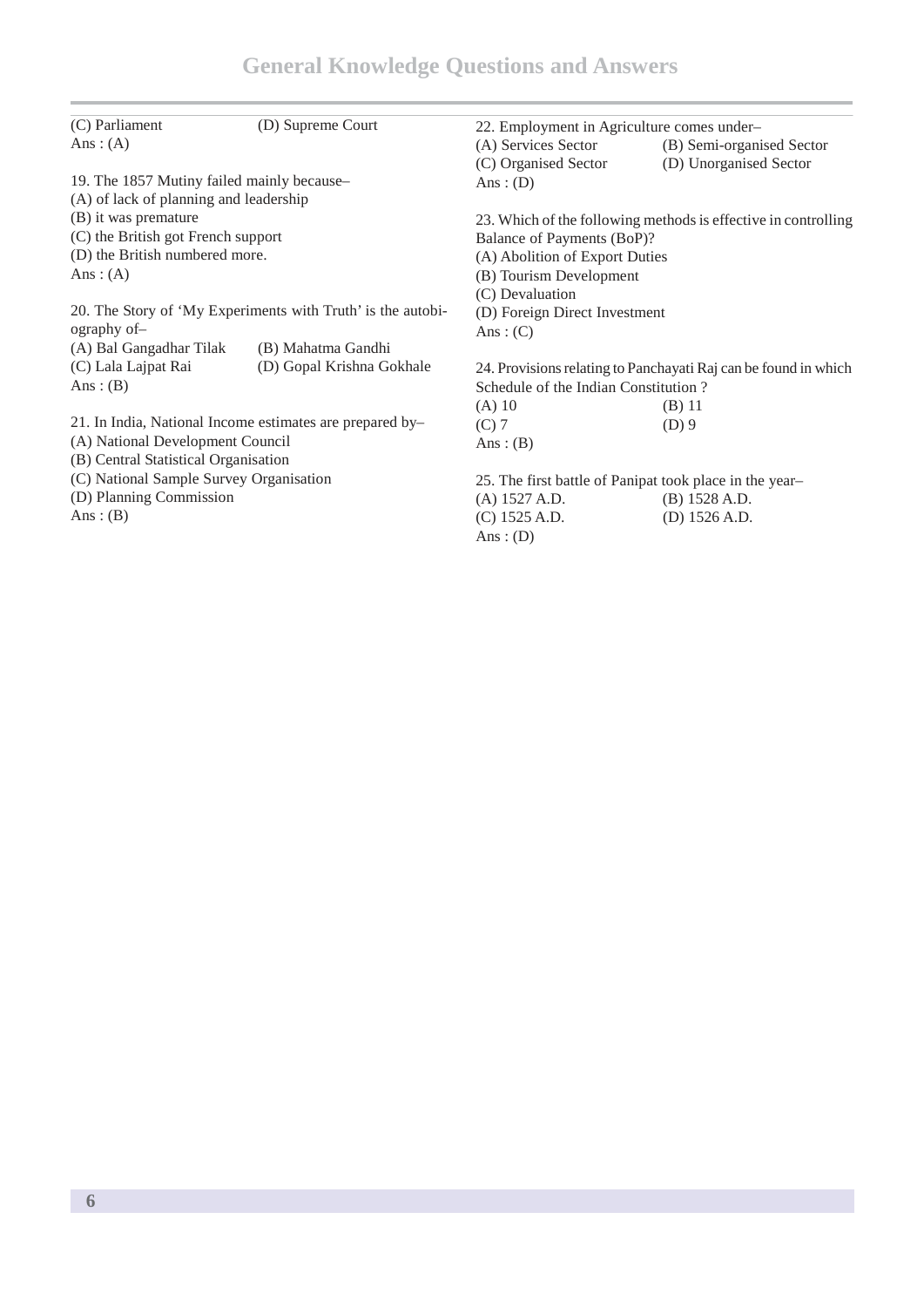| 1. Multi-purpose river valley projects are the "New temples" |                                                                 | (B) create a blog                                  |                                                                  |
|--------------------------------------------------------------|-----------------------------------------------------------------|----------------------------------------------------|------------------------------------------------------------------|
| of modern India".                                            |                                                                 | (C) communicate via direct live communication      |                                                                  |
| The above statement is made by-                              |                                                                 | (D) identify and eliminate spam                    |                                                                  |
| (A) Jawaharlal Nehru                                         | (B) Motilal Nehru                                               | Ans: $(C)$                                         |                                                                  |
| (C) Mahatma Gandhi                                           | (D) Rajiv Gandhi                                                |                                                    |                                                                  |
| Ans: $(A)$                                                   |                                                                 |                                                    | 11. Portable computer, also known as laptop computer, weigh-     |
|                                                              |                                                                 | ing between 4 and 10 pounds is called-             |                                                                  |
| 2. Where are the Todas found?                                |                                                                 | (A) general-purpose application                    |                                                                  |
| (A) Madhya Pradesh                                           | (B) Tamil Nadu                                                  | (B) Internet                                       |                                                                  |
| (C) Rajasthan                                                | (D) Arunachal Pradesh                                           | $(C)$ scanner                                      |                                                                  |
| Ans: $(B)$                                                   |                                                                 | (D) notebook computer                              |                                                                  |
|                                                              |                                                                 | Ans: $(D)$                                         |                                                                  |
|                                                              | 3. The eastward continuation of the Brazil current is called-   |                                                    |                                                                  |
| (A) North Atlantic drift                                     | (B) South Atlantic drift                                        |                                                    | 12. Logically, what does a continually rising air pressure indi- |
| (C) Counter Equatorial drift (D) West Atlantic drift         |                                                                 | cate ?                                             |                                                                  |
| Ans: $(B)$                                                   |                                                                 | (A) Advent of unsettled and cloudy weather         |                                                                  |
|                                                              |                                                                 | (B) Advent of a cyclone                            |                                                                  |
| 4. Which of the following is an endemic species?             |                                                                 | (C) Fine and settled weather                       |                                                                  |
| (A) Nicobar pigeon                                           | (B) Horn bill                                                   | (D) Fine and unsettled weather                     |                                                                  |
| (C) Indian Rhino                                             | (D) Pink-head duck                                              | Ans: $(C)$                                         |                                                                  |
| Ans: $(A)$                                                   |                                                                 |                                                    |                                                                  |
|                                                              |                                                                 |                                                    | 13. The TEAM-9 initiative is a techno-economic cooperation       |
|                                                              | 5. The natural disaster in which carbon-dioxide suddenly erupts | venture between India and eight countries of-      |                                                                  |
| from a deep lake water is known as-                          |                                                                 | (A) West Africa                                    | (B) East Africa                                                  |
|                                                              |                                                                 | (C) North Africa                                   | (D) Central Africa                                               |
| (A) Liminic                                                  | (B) Lacaustrine                                                 |                                                    |                                                                  |
| (C) Fluvial                                                  | (D) Glacial                                                     | Ans: $(A)$                                         |                                                                  |
| Ans: $(A)$                                                   |                                                                 |                                                    |                                                                  |
|                                                              |                                                                 |                                                    | 14. Which one of the following is the type of the Comoros        |
| 6. System software-                                          |                                                                 |                                                    | Islands which lie in the Indian Ocean between Northern Mada-     |
|                                                              | (A) allows the user to diagnose and troubleshoot the device     | gascar and the African Coast?                      |                                                                  |
| (B) is a programming language                                |                                                                 | (A) Volcanic                                       | (B) Glacial eroded                                               |
| (C) is part of a productivity suite                          |                                                                 | (C) Eolian deposited                               | (D) Folded                                                       |
| (D) helps the computer manage internal tesources             |                                                                 | Ans: $(A)$                                         |                                                                  |
| Ans: $(D)$                                                   |                                                                 |                                                    |                                                                  |
|                                                              |                                                                 |                                                    | 15. If news is broadcast from London at 10:30 AM, at what        |
|                                                              | 7. Computer and communication technologies, such as com-        | time it will be heard at Baghdad $(45^{\circ}$ E)? |                                                                  |
|                                                              | munication links to the Internet that provide help and under-   | (A) 7:30 AM                                        | $(B)$ 9:00 AM                                                    |
| standing to the end user is known as-                        |                                                                 | (C) 1:30 PM                                        | (D) $12:00$ Noon                                                 |
| (A) presentation file                                        | (B) information technology                                      | Ans: $(C)$                                         |                                                                  |
| (C) program                                                  | (D) worksheet file                                              |                                                    |                                                                  |
| Ans: $(B)$                                                   |                                                                 |                                                    | 16. The site of Harappa is located on the bank of river-         |
|                                                              |                                                                 | (A) Saraswati                                      | (B) Indus                                                        |
|                                                              | 8. Which of the following is contained on chips connected to    | (C) Beas                                           | (D) Ravi                                                         |
|                                                              | the system board and is a holding area for data instructions    |                                                    |                                                                  |
| and information?                                             |                                                                 |                                                    |                                                                  |
|                                                              | (processed data waiting to be output to secondary storage)-     |                                                    | 17. The basic characteristic of a capitalistic economy is-       |
| (A) program                                                  | (B) mouse                                                       | (A) absence of monopoly                            |                                                                  |

(B) large-scale production in primary industries

Ans:  $(D)$ 

10. Microsoft's Messenger allows users to– (A) to bypass a browser to surf the Web

(C) Internet (D) memory

(C) full employment (D) the private ownership of the means of production Ans:  $(D)$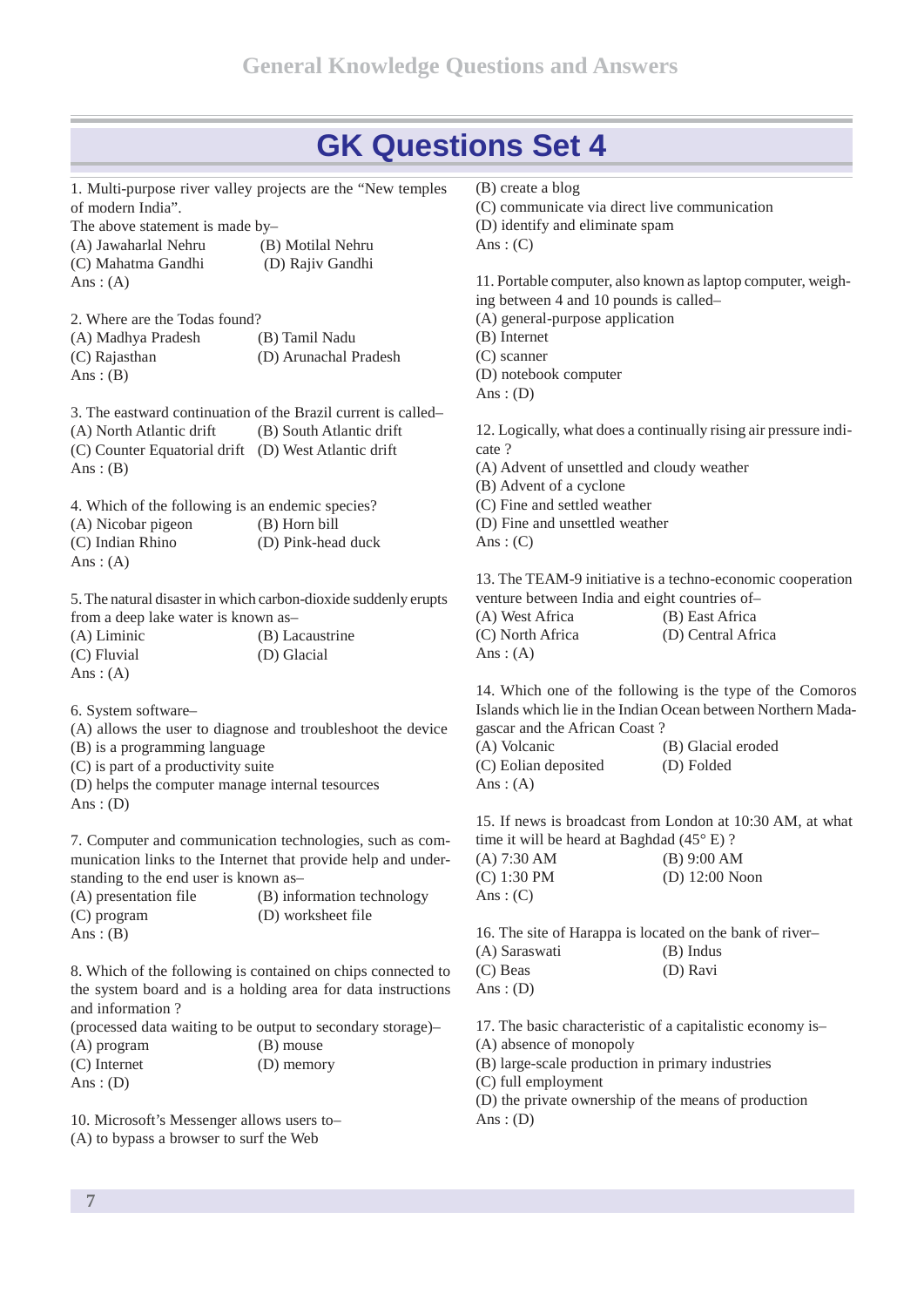|                                                  | 18. Which one of the following taxes is not a direct tax?    |                                                   |                                                             |
|--------------------------------------------------|--------------------------------------------------------------|---------------------------------------------------|-------------------------------------------------------------|
| (A) Sales tax                                    | (B) Estate duty                                              |                                                   | 22. According to the Constitution, which Fund will be under |
| $(C)$ Gift tax                                   | (D) Wealth tax                                               | the control of the President of India?            |                                                             |
| Ans: $(A)$                                       |                                                              | (A) Contingency Fund of India                     |                                                             |
|                                                  |                                                              | (B) Public Provident Fund                         |                                                             |
| 19. UNDP prepares-                               |                                                              | (C) Consolidated Fund of India                    |                                                             |
| (A) Human Development Index                      |                                                              | (D) State's Consolidated Fund of India            |                                                             |
| (B) Standard of Living Index                     |                                                              | Ans: $(A)$                                        |                                                             |
| (C) Index Number of Price Level                  |                                                              |                                                   |                                                             |
| (D) Physical Quality Index                       |                                                              | 23. Who is chosen by the members of Rajya Sabha?  |                                                             |
| Ans: $(A)$                                       |                                                              | (A) President                                     | (B) Vice-President                                          |
|                                                  |                                                              | (C) Chairperson                                   | (D) Deputy Chairman                                         |
| 20. Fiscal policy refers to-                     |                                                              | Ans: $(D)$                                        |                                                             |
| (A) Government borrowings from abroad            |                                                              |                                                   |                                                             |
|                                                  | (B) Sharing of its revenue by Central Government with States |                                                   | 24. The boundary line between India and China is called-    |
| (C) Sale and purchase of securities by RBI       |                                                              | (A) McMahon Line                                  | (B) Red Line                                                |
| (D) Government taxes, expenditure and borrowings |                                                              | (C) Radcliffe Line                                | (D) Durand Line                                             |
| Ans: $(D)$                                       |                                                              | Ans: $(A)$                                        |                                                             |
|                                                  | 21. Who is the ex-officio Chairman of Rajya Sabha?           | 25, 95% of world's diamond reserves are found in- |                                                             |
| (A) Leader of Opposition                         |                                                              | (A) Ghana                                         | (B) Kimberley                                               |
| (B) Minister of Parliamentary Affairs            |                                                              | (C) Johannesburg                                  | (D) Zambia                                                  |
| (C) President                                    |                                                              | Ans: $(B)$                                        |                                                             |

- (D) Vice-President
- Ans:  $(D)$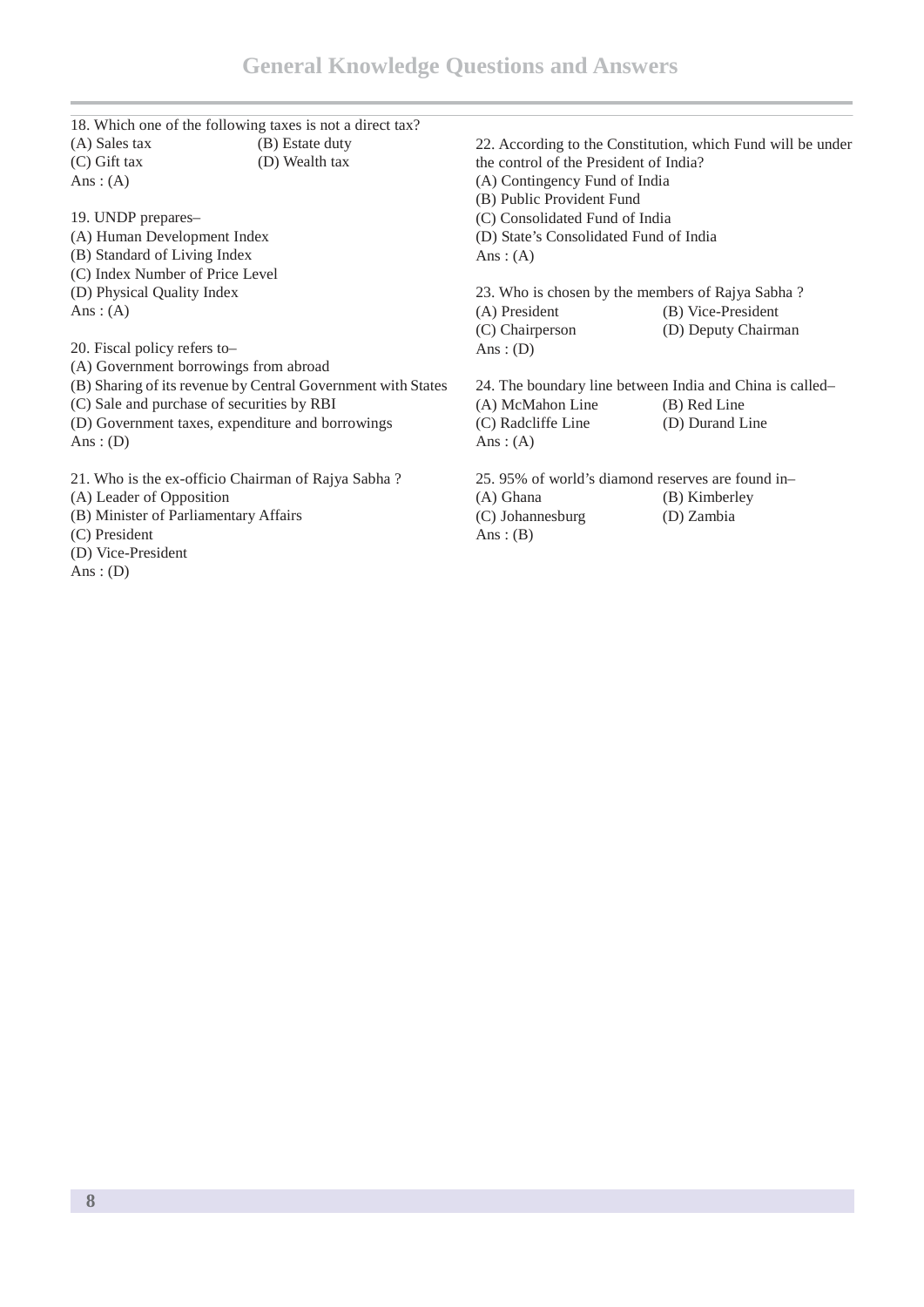1. Blood group was discovered by– (A) Alexander Fleming (B) William Harvey (C) Landsteiner (D) Pavlov Ans:  $(C)$ 

2. Pick out the correct match– (A) Egg yolk – Protein and Fat (B) Fleshy food – Calcium and Protein (C) Fish – Starch and Vitamin (D) Milk – Fibre and Mineral Ans:  $(A)$ 

3. Blood is a– (A) reproductive tissue (B) connective tissue (C) epithelial tissue (D) muscular tissue Ans :  $(B)$ 

4. DPT vaccine is administered to prevent diseases like– (A) Diphtheria, Pertussis and Typhoid (B) Diphtheria, Pertussis and Tetanus (C) Dengue, Pertussis and Typhoid (D) Dengue, Polio and Tetanus Ans:  $(B)$ 

5. The disease that has been eradicated from the world is– (A) Smallpox (B) Leprosy (C) Poliomyelitis (D) Chickenpox Ans:  $(A)$ 

6. The main circuit-board of the system unit is the– (A) computer program (B) control unit (C) motherboard (D) RAM Ans:  $(C)$ 

7. Which of the following is billionth of a second? (A) Gigabyte (B) Terabyte (C) Nanosecond (D) Microsecond Ans:  $(C)$ 

8. Online Marketing is the function of which of the following ? (A) Purchase Section

(B) Production Department

(C) I.T. Department

(D) A collective function of all staff Ans:  $(D)$ 

9. Customisation is useful for– (A) Designing customer specific products (B) Call centres (C) Publicity (D) Motivating the staff

#### Ans:  $(A)$

10. The key challenge to market-driven strategy is– (A) Selling maximum products (B) Employing maximum DSAs (C) Delivering superior value to customers (D) Being rigid to changes Ans:  $(C)$ 11. The famous tombs of the seven Qutub Shahi rulers are located close to which of the following forts? (A) Red Fort in Delhi (B) Agra Fort in Agra (C) Golconda Fort in Hyderabad (D) Gwalior Fort in Gwalior Ans:  $(C)$ 12. Which one of the following principles was not propagated by the Theosophical Society ? (A) Belief in Karma and Rebirth (B) Belief in Universal Brotherhood and Humanity (C) Belief in Vedantic Philosophy (D) Belief in the Eradication of Untouchability Ans:  $(D)$ 13. Which one of the following statements is correct ? (A) The Revolt of 1857 was not supported by the Nizam of Hyderabad (B) Dinabandhu Mitra was the author of the book, Unhappy India (C) The Sindhias of Gwalior gave shelter to the Rani of Jhansi (D) Mangal Pandey led the Sepoys March to Delhi Ans:  $(A)$ 14. Who among the following Governors-General formed the Triple Alliance against Tipu Sultan ? (A) Warren Hastings (B) Lord Cornwallis (C) Lord Wellesley (D) Lord William Bentinck Ans:  $(B)$ 15. The local time at a place is 6 A.M. when the G.M.T. is 3 A.M. What is the longitude of that place ?  $(A)$  45 degrees E (B) 45 degrees W (C) 120 degrees E (D) 120 degrees W Ans:  $(A)$ 15. Public opinion gets an authoritative expression in a de mocracy through– (A) Pressure groups (B) Public meetings (C) Newspapers (D) Parliament Ans:  $(D)$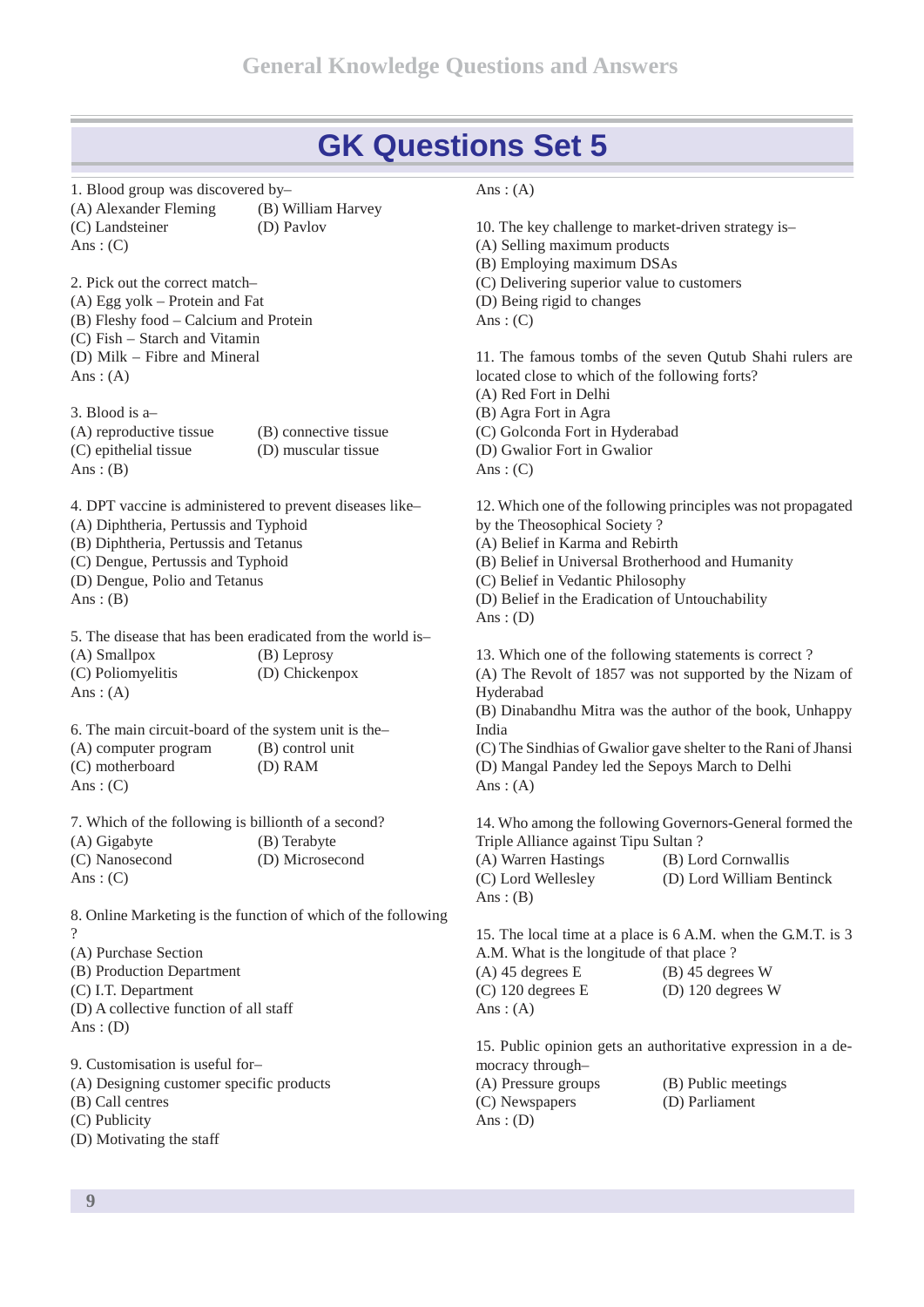|                                                    | 16. Which one of the following is not a determining factor of |                                                          | 21. The most dangerous consequence of excessive deforesta-   |
|----------------------------------------------------|---------------------------------------------------------------|----------------------------------------------------------|--------------------------------------------------------------|
| a country's foreign policy?                        |                                                               | tion is-                                                 |                                                              |
| (A) Cultural conditions                            | (B) Religious conditions                                      | (A) destruction of wild animal habitats                  |                                                              |
| (C) National interests                             | (D) Interdependence                                           | (B) soil erosion                                         |                                                              |
| Ans: $(D)$                                         |                                                               | (C) loss of forest wealth                                |                                                              |
|                                                    |                                                               | (D) loss of many valuable plants                         |                                                              |
|                                                    | 17. What is the expansion of the term WAN in computer ter-    | Ans: $(B)$                                               |                                                              |
| minology?                                          |                                                               |                                                          |                                                              |
| (A) Wide Area Network                              |                                                               | 22. "Green house effect" means-                          |                                                              |
| (B) Wide Angle Network                             |                                                               |                                                          | (A) Trapping of solar energy due to atmospheric carbon diox- |
| (C) Word Application Network                       |                                                               | ide                                                      |                                                              |
| (D) Word Application Node                          |                                                               | (B) Prevention of ultra-violet radiations by ozone layer |                                                              |
| Ans: $(A)$                                         |                                                               | (C) Pollution in houses in tropical region               |                                                              |
|                                                    |                                                               | (D) None of these                                        |                                                              |
| 18. Tides in the sea have stored in them-          |                                                               | Ans: $(A)$                                               |                                                              |
| (A) Gravitational potential energy                 |                                                               |                                                          |                                                              |
| (B) A combination of all the three forms of energy |                                                               | 23. The most stable eco-system is-                       |                                                              |
| (C) Hydraulic energy                               |                                                               | (A) Desert                                               | (B) Ocean                                                    |
| (D) Kinetic energy                                 |                                                               | $(C)$ Forest                                             | (D) Mountain                                                 |
| Ans: $(D)$                                         |                                                               | Ans: $(B)$                                               |                                                              |
|                                                    | 19. Delivery of developed foetus is scientifically called as- | 24. An ideal example of sustainable resource is-         |                                                              |
| (A) Abortion                                       | (B) Ovulation                                                 | (A) Afforestation                                        | $(B)$ Farming                                                |
| (C) Parturition                                    | (D) Oviposition                                               | (C) Reforestation                                        | (D) Agroforestation                                          |
| Ans: $(C)$                                         |                                                               | Ans: $(D)$                                               |                                                              |
| 20. Thyroxine hormone is secreted by-              |                                                               |                                                          | 25. What is the recent source of pollution of underground    |
| (A) Adrenal gland                                  | (B) Testes                                                    | water?                                                   |                                                              |
| (C) Pituitary gland                                | (D) Thyroid gland                                             | (A) Thermal Power Stations (B) Biogas Plants             |                                                              |
| Ans: $(D)$                                         |                                                               | (C) Sewage<br>Ans: $(D)$                                 | (D) Landfills                                                |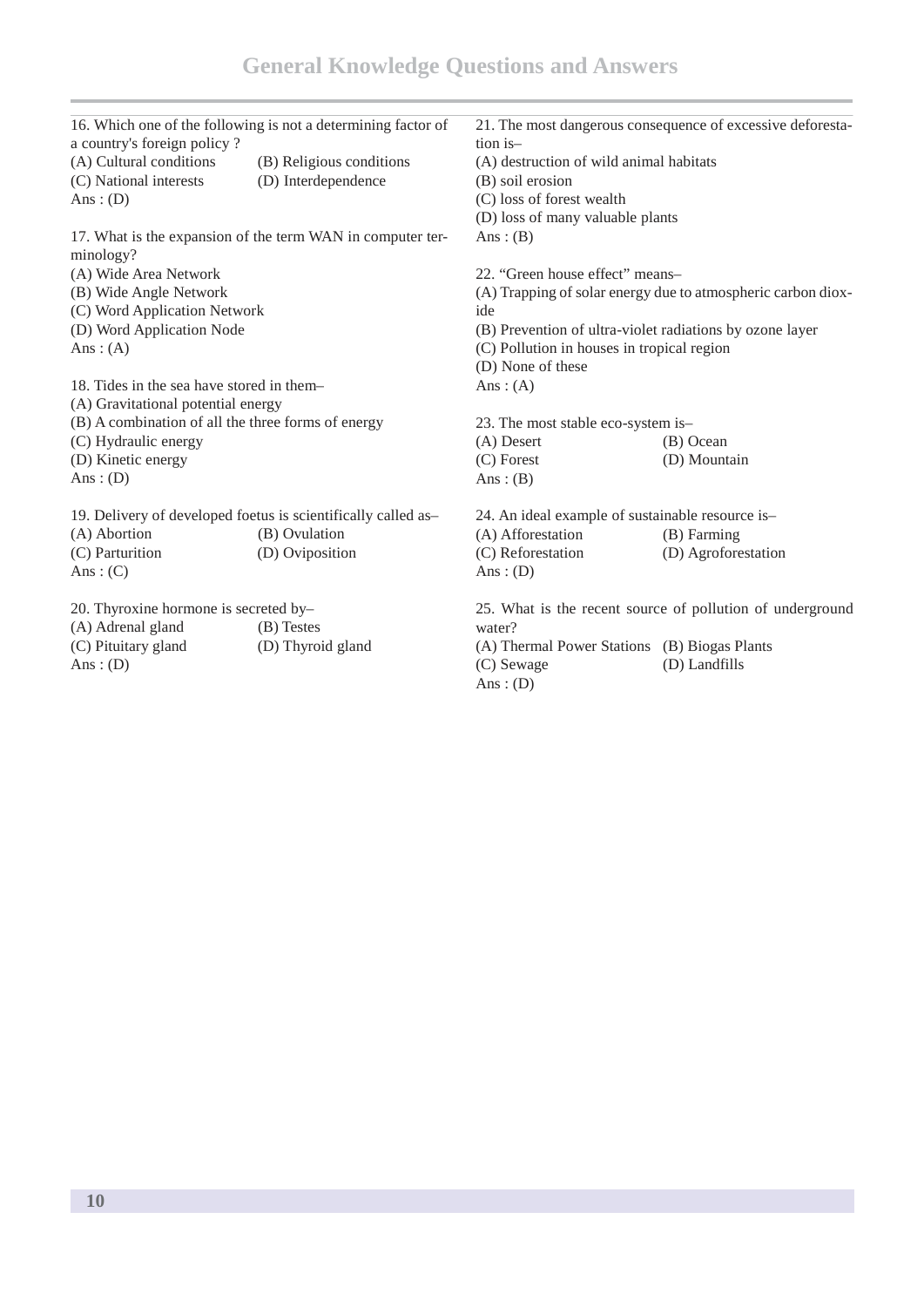- 1. In dicots the pollen-grains possess– (A) one germ pore (B) two germ pores (C) three germ pores (D) four germ pores Ans:  $(C)$
- 2. 'Farad' is the unit of– (A) Conductance (B) Capacitance (C) Inductance (D) Resistance Ans:  $(B)$ 
	-

3. Steel is more elastic than rubber because it– (A) is harder than rubber (B) requires larger deforming force (C) is never deformed (D) is deformed very easily Ans:  $(B)$ 

4. Communication satellites are used to– (A) transmit communication signal only (B) receive communication signal only (C) receive and redirect communication signal (D) provide information of natural resources only Ans:  $(C)$ 

5. What type of information system would be recognised by digital circuits ? (A) Hexadecimal system

(B) Binary system

- (C) Both hexadecimal and binary system
- (D) Only Roman system

Ans:  $(B)$ 

6. Effective Selling Skills depends on– (A) Size of the sales teams (B) Age of the sales teams (C) Peer strength (D) Knowledge level of the sales team

Ans:  $(C)$ 

7. Generation of sales leads can be improved by– (A) Being very talkative (B) Increasing personal and professional contacts (C) Being passive (D) Engaging Recovery Agents Ans:  $(B)$ 8. A Market Plan is–

(A) Performance Appraisal of marketing staff

(B) Company Prospectus

(C) Documented marketing strategies

(D) Business targets

Ans:  $(C)$ 

9. Marketing channels mean– (A) Delivery objects (B) Sales targets (C) Delivery outlets (D) Delivery boys Ans:  $(C)$ 

10. Social Marketing means– (A) Share market prices (B) Marketing by the entire society (C) Internet Marketing (D) Marketing for a social cause Ans:  $(D)$ 

11. The Constitution of India is republican because it– (A) provides for an elected Parliament.

(B) provides for adult franchise.

(C) contains a bill of rights.

(D) has no hereditary elements.

Ans:  $(D)$ 

12. For determination of the age of which of the following is 'carbon-dating' method used?

| (A) Fossils | (B) Rocks         |
|-------------|-------------------|
| (C) Trees   | (D) A and B above |
| Ans: $(A)$  |                   |

13. Which of the following statements is correct with regard to Yudh Abhyas ?

(A) It is an Indian military 'war game' with regard to Pakistan (B) It is an Indian military exercise with Oman (C) It is an Indian military exercise with Bhutan (D) It is an Indian military exercise with the US Ans:  $(D)$ 

14. Which one of the following statements is correct with re gard to the C-5M Super Galaxy? (A) It is a large military helicopter

(B) It is a large military transport aircraft

(C) It is a galaxy of stars very close to the Sun (D) It is a US fighter aircraft to be completed in 2014

Ans:  $(B)$ 

15. Which one of the following companies received Golden Peacock Environment Management Award for the year 2011 ?

| (A) BCCL   | (B) NTPC  |
|------------|-----------|
| (C) SAIL   | (D) TISCO |
| Ans: $(C)$ |           |

16. The digestive juice which has no enzyme is– (A) Intestinal juice (B) Gastric Juice (C) Bile (D) Saliva Ans:  $(C)$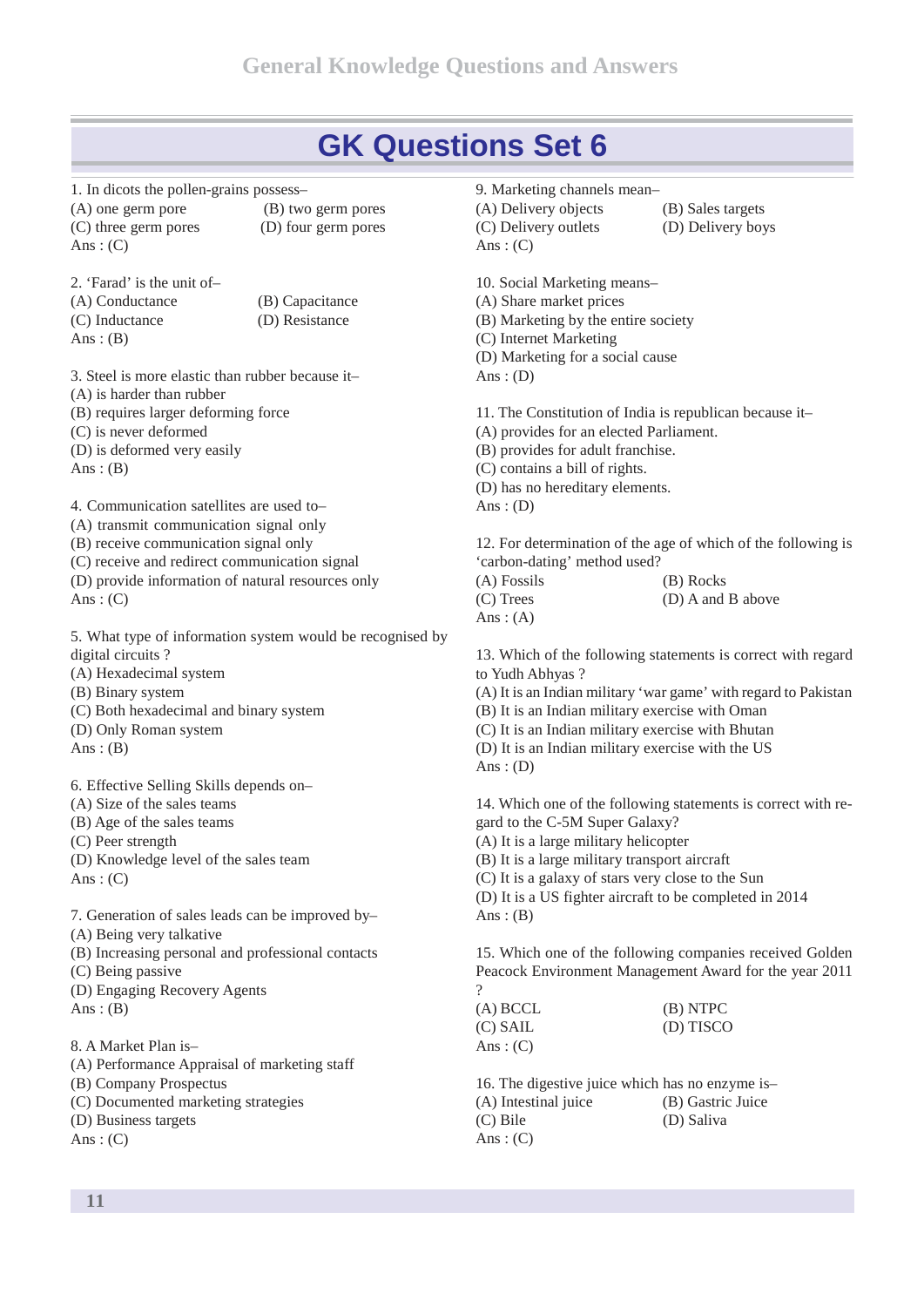| 17. An essential feature of seed germination is the presence<br>$of-$ |                          | (C) Jawaharlal Nehru<br>Ans: $(A)$           | (D) Indira Gandhi                                           |
|-----------------------------------------------------------------------|--------------------------|----------------------------------------------|-------------------------------------------------------------|
| $(A)$ Light                                                           | (B) Temperature          |                                              |                                                             |
| (C) Minerals                                                          | (D) Water                |                                              | 22. What was the name of the Samaj founded by Raja          |
| Ans: $(D)$                                                            |                          | Rammohan Roy?                                |                                                             |
|                                                                       |                          | (A) Brahmo Samaj                             | (B) Satya Samaj                                             |
| 18. Plants that grow on stones and rocks are-                         |                          | (C) Prarthana Samaj                          | (D) Arya Samaj                                              |
| (A) Psammophytes                                                      | (B) Lithophytes          | Ans: $(A)$                                   |                                                             |
| (C) Halophytes                                                        | (D) Aerophytes           |                                              |                                                             |
| Ans: $(B)$                                                            |                          | 23. The man who led the Mutiny in Bihar was- |                                                             |
|                                                                       |                          | (A) Ranjit Singh                             | (B) Pratap Singh                                            |
| 19. Who among the following made the Ganapari festival very           |                          | $(C)$ Amar Singh                             | (D) Kunwar Singh                                            |
| popular in Maharashrra?                                               |                          | Ans: $(D)$                                   |                                                             |
| (A) Mahadev Ranade                                                    | (B) Bal Gangadhar Tilak  |                                              |                                                             |
| (C) Gopal Krishna Gokhale                                             | (D) Annie Besant         |                                              | 24. During whose reign did Hiuen Tsang visit Kanchipuram    |
| Ans: $(B)$                                                            |                          | (the capital of Pallavas)?                   |                                                             |
|                                                                       |                          | (A) Mahendra Varma II                        | (B) Narasimha Varman I                                      |
| 20. The Mughal ruler who built the Buland, Darwaza was-               |                          | (C) Mahendra Varma                           | (D) Rajasimha                                               |
| (A) Humayun                                                           | (B) Bahadur Shah         | Ans: $(B)$                                   |                                                             |
| (C) Akbar                                                             | (D) Babur                |                                              |                                                             |
| Ans: $(C)$                                                            |                          |                                              | 25. The Suez Canal connects the Mediterranean Sea with the- |
|                                                                       |                          | (A) Caspian Sea                              | (B) Persian Gulf                                            |
| 21. The Indian Prime Minister who died in Tashkent was-               |                          | (C) Red Sea                                  | (D) Black Sea                                               |
| (A) Lal Bahadur Shastri                                               | (B) P. V. Narasirnha Rao | Ans: $(C)$                                   |                                                             |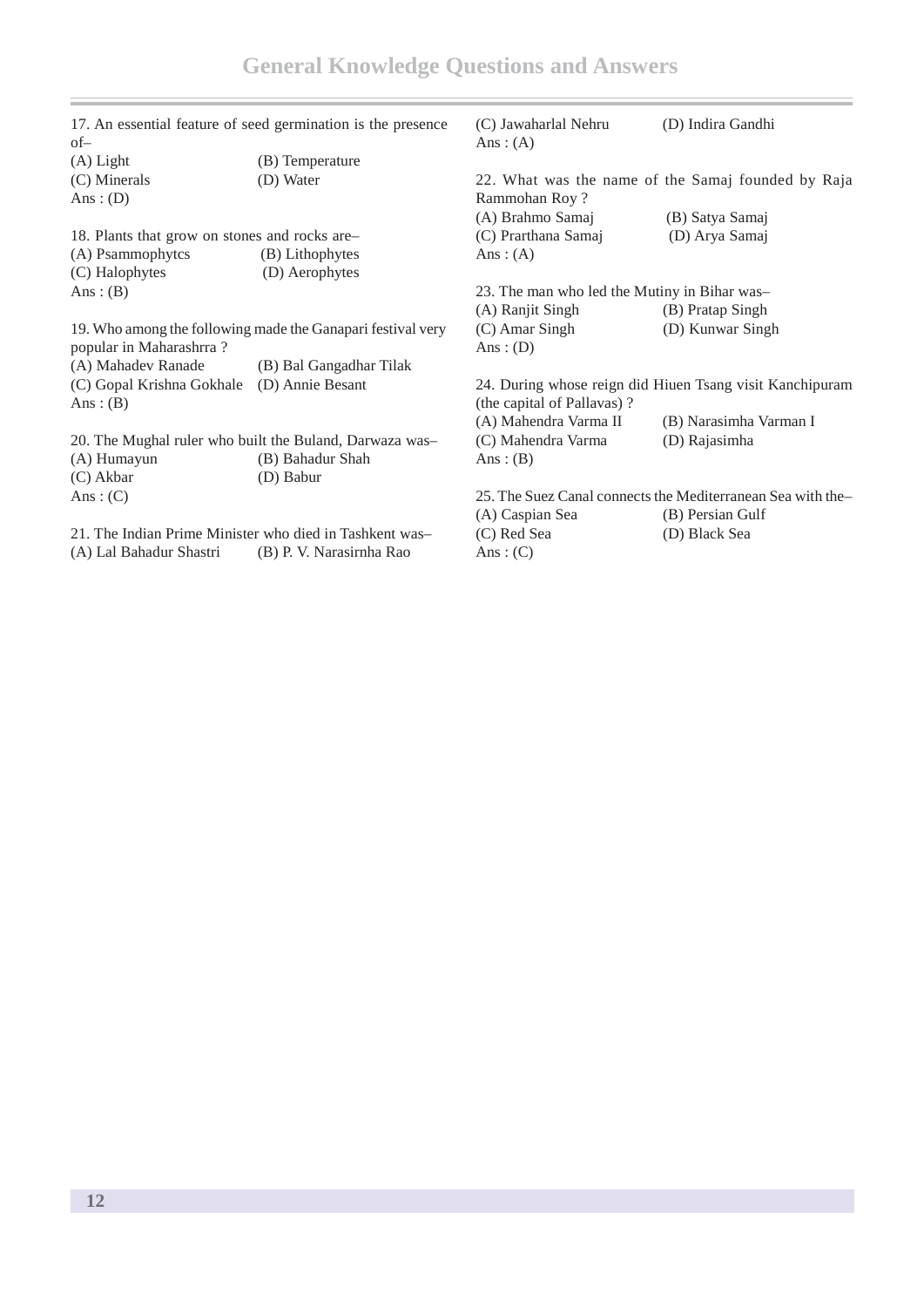| 1. Which of the following is an impact printer?<br>(A) Daisy wheel printer | (B) Ink-jet printer                                           | (A) South Sudan<br>(C) Bhutan                          | (B) Bangladesh<br>(D) Slovakia                                  |
|----------------------------------------------------------------------------|---------------------------------------------------------------|--------------------------------------------------------|-----------------------------------------------------------------|
| (C) Bubble-jet printer                                                     | (D) Laser printer                                             | Ans: $(B)$                                             |                                                                 |
| Ans: $(A)$                                                                 |                                                               |                                                        |                                                                 |
|                                                                            |                                                               |                                                        | 11. In which one of the following Latin American countries, a   |
|                                                                            | 2. Identify the odd term amongst the following group-         |                                                        | woman has for the first time won the presidential elections for |
| (A) Coaxial cable                                                          | (B) Optical fibre                                             | the second term?                                       |                                                                 |
| (C) Twisted pair wire                                                      | (D) Microwaves                                                | (A) Brazil                                             | (B) Venezuela                                                   |
| Ans: $(D)$                                                                 |                                                               | (C) Uruguay                                            | (D) Argentina                                                   |
|                                                                            |                                                               | Ans: $(D)$                                             |                                                                 |
|                                                                            | 3. Soil profile refers to arrangement within a soil of-       |                                                        |                                                                 |
| (A) its vertical layers                                                    | (B) its inclined layers                                       |                                                        | 12. Which one of the following famous events is being held      |
| (C) its horizontal layers                                                  | (D) group of soil grains                                      | in Jaipur, Rajasthan in January every year since 2006? |                                                                 |
| Ans: $(C)$                                                                 |                                                               | (A) Gangaur Festival                                   | (B) Jaipur Literature Festival                                  |
|                                                                            |                                                               | (C) Elephant Festival Jaipur (D) None of these         |                                                                 |
|                                                                            | 4. The percentage of nitrogen present in ammonia sulphate     | Ans: $(B)$                                             |                                                                 |
| $is-$                                                                      |                                                               |                                                        |                                                                 |
| (A) 18%                                                                    | (B) 21%                                                       |                                                        | 13. The minor planets revolving between the orbits of Jupiter   |
| (C) 25%                                                                    | (D) $30.5%$                                                   | and Mars are called-                                   |                                                                 |
| Ans: $(B)$                                                                 |                                                               | (A) Asteroids                                          | (B) Comets                                                      |
|                                                                            |                                                               | (C) Meteors                                            | (D) Novas                                                       |
|                                                                            | 5. Ethanol containing 5% water is known as - (A)              | Ans: $(A)$                                             |                                                                 |
| Absolute alcohol                                                           | $(B)$ Dilute alcohol $(C)$                                    |                                                        |                                                                 |
| Power alcohol                                                              | (D) Rectified spirit                                          |                                                        | 14. Which of the following world famous events is/are held to   |
| Ans: $(D)$                                                                 |                                                               | mark the Onam festivities in Kerala?                   |                                                                 |
|                                                                            |                                                               | (A) Snake Boat race                                    | (B) Bull race                                                   |
| 6. Service Marketing is the same as-                                       |                                                               | (C) Cock fights                                        | (D) All these                                                   |
| (A) Internet Marketing                                                     | (B) Telemarketing                                             | Ans: $(A)$                                             |                                                                 |
| (C) Internal Marketing                                                     | (D) Relationship Marketing                                    |                                                        |                                                                 |
| Ans: $(D)$                                                                 |                                                               | 15. The best colours for a Sun umbrella will be-       |                                                                 |
|                                                                            |                                                               | (A) black on top and red on inside.                    |                                                                 |
| 7. Market-driven strategies include-                                       |                                                               | (B) black on top and white on inside.                  |                                                                 |
| (A) identifying problems                                                   |                                                               | (C) red on top and black on inside.                    |                                                                 |
| (B) Planning marketing tactics of peers                                    |                                                               | (D) white on top and black on inside.                  |                                                                 |
|                                                                            | (C) Positioning the organisation and its brands in the market | Ans: $(D)$                                             |                                                                 |
| place                                                                      |                                                               |                                                        |                                                                 |
| (D) Internal marketing                                                     |                                                               |                                                        | 16. Diarchy in the provinces was introduced through the-        |
| Ans: $(C)$                                                                 |                                                               | (A) Government of India Act, 1919                      |                                                                 |
|                                                                            |                                                               | (B) Government of India Act, 1935                      |                                                                 |
| 8. Innovation in marketing is same as-                                     |                                                               | (C) Indian Councils Act, 1861                          |                                                                 |
| (A) Motivation                                                             | (B) Perspiration                                              | (D) Indian Councils Act, 1892                          |                                                                 |
| (C) Aspiration                                                             | (D) Creativity                                                | Ans: $(A)$                                             |                                                                 |
| Ans: $(D)$                                                                 |                                                               |                                                        |                                                                 |
|                                                                            |                                                               |                                                        | 17. Which of the following is the world's largest desert?       |
| 9. Personal Loans can be canvassed among-                                  |                                                               | (A) The Great Australian Desert                        |                                                                 |
| (A) Salaried persons                                                       | (B) Pensioners                                                | (B) Arabian Desert                                     |                                                                 |
| (C) Foreign Nationals                                                      | (D) NRI customers                                             | (C) Gobi                                               |                                                                 |
| Ans: $(A)$                                                                 |                                                               | (D) Sahara                                             |                                                                 |
|                                                                            |                                                               | Ans: $(D)$                                             |                                                                 |
|                                                                            | 10. Which of the following countries conferred its Highest    |                                                        |                                                                 |

18. The rate of erosion in a stream is lowest where–

(A) the river joins the sea (B) depth is greater

in its 'Liberation war'?

State Honour on Late Mrs. Indira Gandhi for her contribution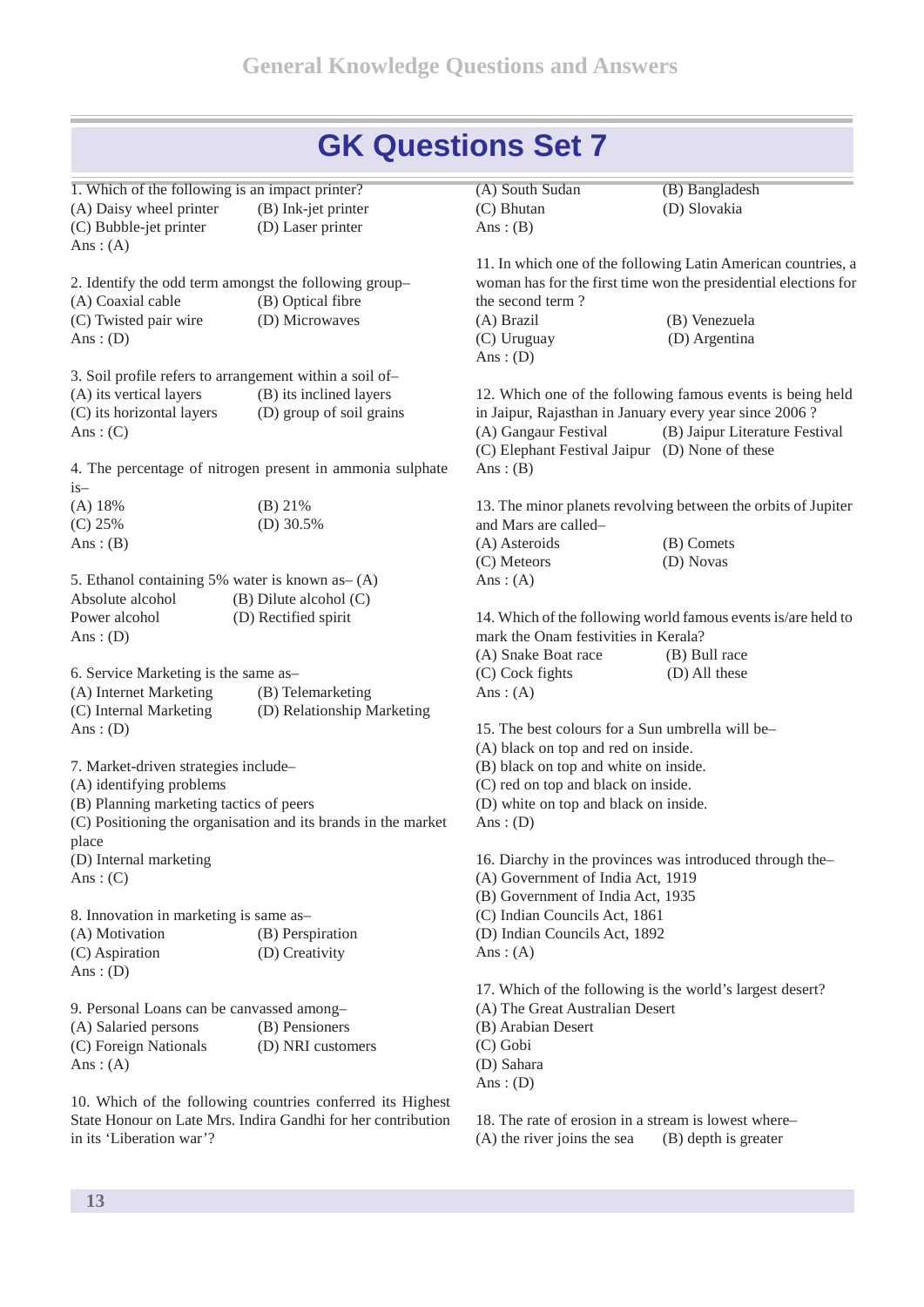| (C) breadth is greater                 | (D) velocity is more                                       | (C) DNA, RNA and Protein (D) DNA and RNA                       |                                                             |
|----------------------------------------|------------------------------------------------------------|----------------------------------------------------------------|-------------------------------------------------------------|
| Ans: $(A)$                             |                                                            | Ans: $(B)$                                                     |                                                             |
| 19. The name 'Sahyadri' is related to- |                                                            | 23. The Lotus plants have no root hairs because-               |                                                             |
| (A) A rain-bearing wind                | (B) Himalayan Peak                                         |                                                                | (A) the conducting tissue is not well-developed in roots.   |
| (C) Western Ghats                      | (D) Cyclone hazards                                        | (B) it can store water in the stem.                            |                                                             |
| Ans: $(C)$                             |                                                            | (C) the roots are adventitious.                                |                                                             |
|                                        |                                                            | (D) it need not absorb water by roots.                         |                                                             |
|                                        | 20. People die in an atmosphere of carbon dioxide because- | Ans: $(D)$                                                     |                                                             |
| (A) of want of oxygen                  | (B) of suffocation                                         |                                                                |                                                             |
| (C) it is a poisonous gas              | (D) it destroys tissues                                    | 24. The organism living at the bottom of water mass is called- |                                                             |
| Ans: $(A)$                             |                                                            | (A) Benthos                                                    | (B) Plankton                                                |
|                                        |                                                            | (C) Nekton                                                     | (D) Neuston                                                 |
| 21. Doddabetta Peak is located in the- |                                                            | Ans: $(A)$                                                     |                                                             |
| (A) Anaimalai                          | (B) Mahendragiri                                           |                                                                |                                                             |
| (C) Nilgiris                           | (D) Shevaroys                                              |                                                                | 25. Light energy is converted to chemical energy during the |
| Ans: $(C)$                             |                                                            | process of-                                                    |                                                             |
|                                        |                                                            | (A) photosynthesis.                                            | (B) fat metabolism.                                         |
| 22. 'Genes' are made up of-            |                                                            | (C) transpiration.                                             | (D) respiration.                                            |
| (A) Only RNA                           | (B) Only DNA                                               | Ans: $(A)$                                                     |                                                             |
|                                        |                                                            |                                                                |                                                             |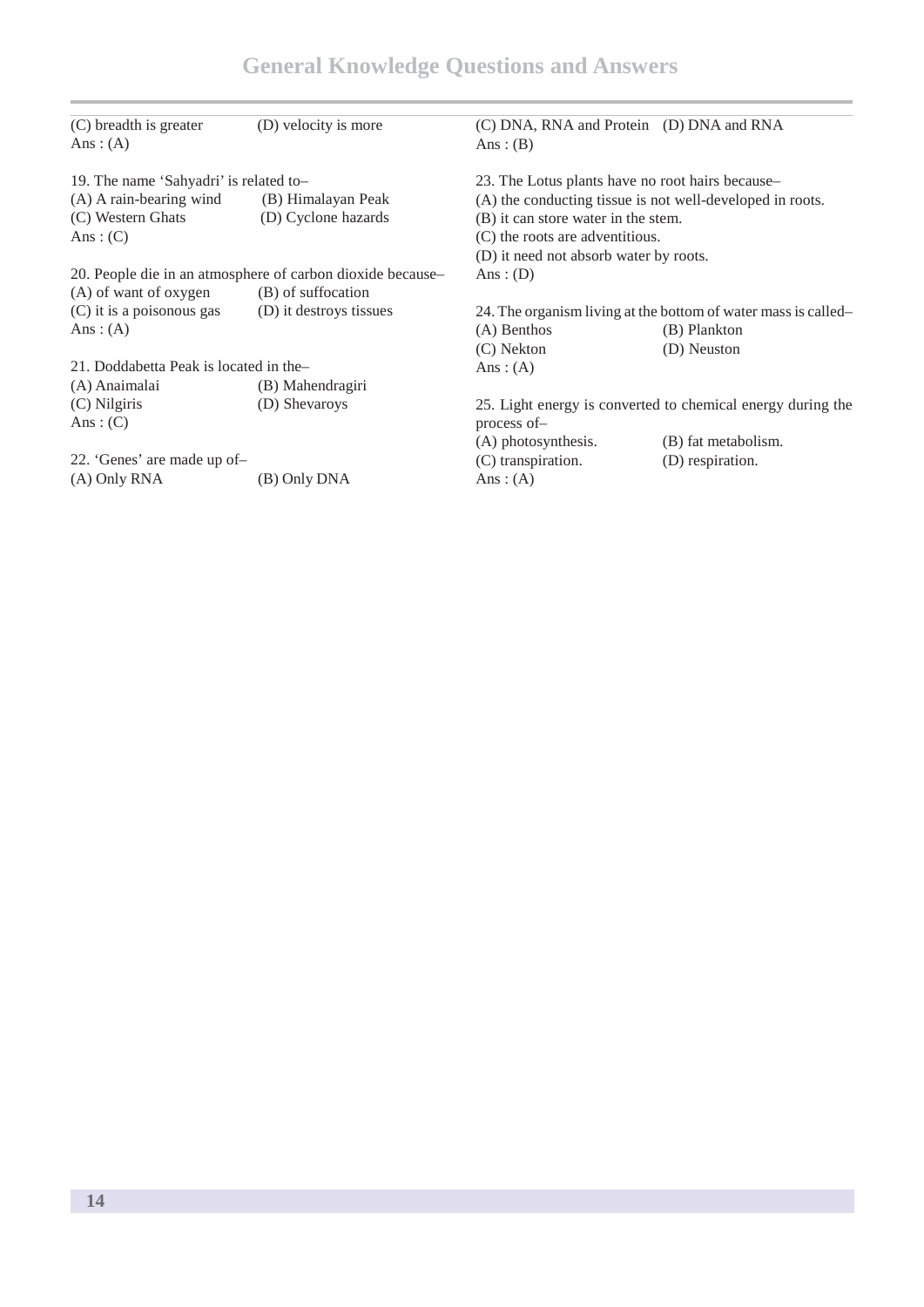| 1. The hormone used as an oral contraceptive is-                           |                                                              | (A) It helps in early harvesting                       |                                                                |
|----------------------------------------------------------------------------|--------------------------------------------------------------|--------------------------------------------------------|----------------------------------------------------------------|
| (A) Aldesterone                                                            | (B) Cortisone                                                |                                                        | (B) The draining of water from the field before harvesting is  |
| (C) Progesterone                                                           | (D) Testosterone                                             | made easy                                              |                                                                |
| Ans: $(C)$                                                                 |                                                              |                                                        | (C) It is helpful in achieving an economical use of water and  |
|                                                                            |                                                              | a higher yield of grain                                |                                                                |
| 2. Expand the term IPCC-                                                   |                                                              |                                                        | (D) This method ensures maximum utilisation of land            |
| (A) International Pollution Control Council                                |                                                              | Ans: $(C)$                                             |                                                                |
| (B) International Panel of Climate Control                                 |                                                              |                                                        |                                                                |
| (C) Interim Panel of Climate Change                                        |                                                              |                                                        | 10. Accounts are allowed to be operated by cheques in re-      |
| (D) Intergovernmental Panel on Climate Change                              |                                                              | spect of-                                              |                                                                |
| Ans: $(D)$                                                                 |                                                              |                                                        | (A) Both Savings bank accounts and fixed deposit accounts      |
|                                                                            |                                                              | (B) Savings bank accounts and current accounts         |                                                                |
| 3. The "One Straw Revolution" was written by-                              |                                                              | (C) Both Savings bank accounts and loan accounts.      |                                                                |
| (A) Masanobu Fukuoka                                                       | (B) Richael Carlson                                          |                                                        | (D) Both Savings bank accounts and cash accounts only.         |
| (C) M. S. Swaminathan<br>Ans: $(A)$                                        | (D) Norman Borlaug                                           | Ans: $(B)$                                             |                                                                |
|                                                                            |                                                              |                                                        | 11. Before X-ray examination (coloured X-ray) of the stom-     |
|                                                                            | 4. Acceptable "Noise Pollution Level" in India ranges be-    |                                                        | ach, patients are given suitable salt of barium because-       |
| tween-                                                                     |                                                              |                                                        | (A) barium salts are white in colour and this helps stomach to |
| (A) 10 - 15 dec                                                            | $(B)$ 16 - 35 dec                                            | appear clearly.                                        |                                                                |
| (C) 40 - 45 dec                                                            | (D) $70 - 100$ dec                                           |                                                        | (B) barium is a good absorber of X-rays and helps stomach to   |
| Ans: $(C)$                                                                 |                                                              | appear dearly.                                         |                                                                |
|                                                                            |                                                              | (C) barium salts are easily available.                 |                                                                |
|                                                                            | 5. Endosulfan spray on cashew crop resulted in the pollution | (D) barium allows X-rays to pass through the stomach.  |                                                                |
| to the tune of tragedy in-                                                 |                                                              | Ans: $(B)$                                             |                                                                |
| (A) Tamil Nadu                                                             | (B) Kerala                                                   |                                                        |                                                                |
| (C) Andhra Pradesh                                                         | (D) Karnataka                                                | 12. The elements of a group in the periodic table-     |                                                                |
| Ans: $(B)$                                                                 |                                                              | (A) have similar chemical properties.                  |                                                                |
|                                                                            |                                                              | (B) have consecutive atomic numbers.                   |                                                                |
|                                                                            | 6. Which of the following Muslim rulers remained in the cap- | (C) are isobars.                                       | (D) are isotopes.                                              |
| tivity of his son?                                                         |                                                              | Ans: $(A)$                                             |                                                                |
| (A) Akbar                                                                  | (B) Aurangzeb                                                |                                                        |                                                                |
| (C) Shahjahan                                                              | (D) Jahangir                                                 |                                                        | 13. Which one of the following polymers is used for making     |
| Ans: $(C)$                                                                 |                                                              | bulletproof material?                                  |                                                                |
|                                                                            |                                                              | (A) Polyvinyl chloride                                 | (B) Polystyrene                                                |
| 7. Interest payable on savings bank accounts is-                           |                                                              | (C) Polyethylene                                       | (D) Polyamide                                                  |
| (A) not regulated by RBI.                                                  |                                                              | Ans: $(C)$                                             |                                                                |
| (B) regulated by Sate Governments.                                         |                                                              |                                                        |                                                                |
| (C) regulated by Central Government.                                       |                                                              | 14. The pH of human blood is normally around-          |                                                                |
| (D) regulated by RBI.                                                      |                                                              | $(A)$ 4.5–5.5                                          | $(B) 5.5 - 6.5$                                                |
| Ans: $(D)$                                                                 |                                                              | $(C)$ 7.5–8.0                                          | (D) $8.5 - 9.0$                                                |
|                                                                            |                                                              | Ans: $(C)$                                             |                                                                |
|                                                                            | 8. Cochin and Visakhapatnam sea ports of India are situated  |                                                        |                                                                |
| on the-                                                                    |                                                              |                                                        | 15. The pH of fresh groundwater slightly decreases upon ex-    |
| (A) East and West Coasts, respectively                                     |                                                              | posure to air because-                                 |                                                                |
| (B) East Coast                                                             |                                                              | (A) carbon dioxide from air is dissolved in the water. |                                                                |
| (C) West Coast                                                             |                                                              | (B) oxygen from air is dissolved in the water.         |                                                                |
| (D) West and East Coasts, respectively                                     |                                                              |                                                        | (C) the dissolved carbon dioxide of the groundwater escapes    |
| Ans: $(D)$                                                                 |                                                              | into air.                                              |                                                                |
|                                                                            |                                                              |                                                        | (D) the dissolved oxygen of the groundwater escapes into air.  |
| 9. What is the main advantage of transplantation method of<br>sowing rice? |                                                              | Ans: $(A)$                                             |                                                                |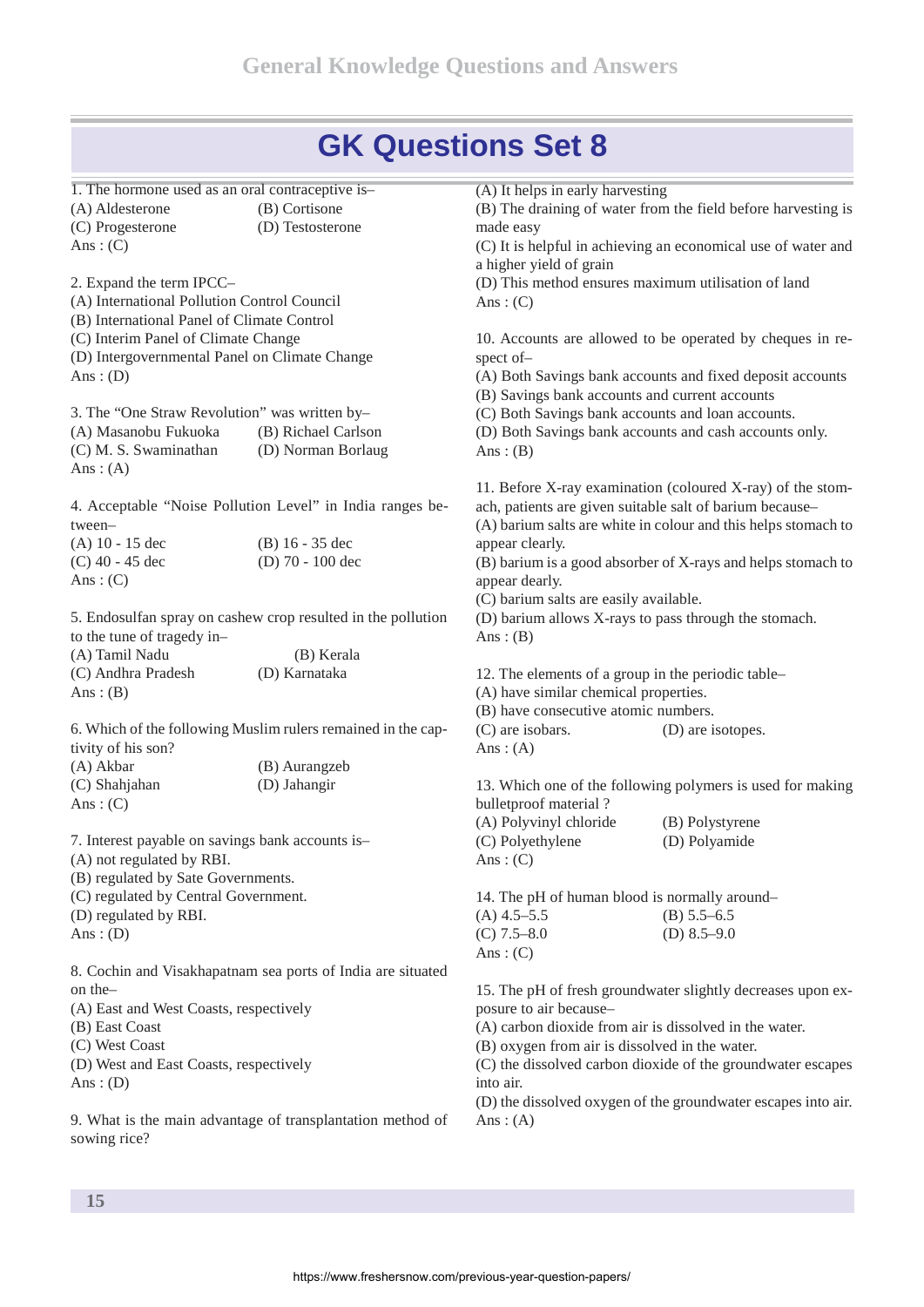|                                                              | 16. Which of the following acts as photosensitizer during pho- |                                                                                                                                                                            | 21. Each chromosome in the nucleus of a cell consists of-   |
|--------------------------------------------------------------|----------------------------------------------------------------|----------------------------------------------------------------------------------------------------------------------------------------------------------------------------|-------------------------------------------------------------|
| tosynthesis?                                                 |                                                                | (A) two chromatids only.                                                                                                                                                   |                                                             |
| (A) Chlorophyll                                              | (B) Chlorine                                                   | (B) two centromeres only.                                                                                                                                                  |                                                             |
| $(C)$ Oxygen                                                 | (D) Nitrogen                                                   | (C) two centromeres attached to a chromatid.                                                                                                                               |                                                             |
| Ans: $(A)$                                                   |                                                                | (D) two chromatids attached to a centromere.                                                                                                                               |                                                             |
|                                                              |                                                                | Ans: $(D)$                                                                                                                                                                 |                                                             |
|                                                              | 17. What happens when bleaching powder is left exposed to      |                                                                                                                                                                            |                                                             |
| air?                                                         |                                                                | 22. White blood cells are produced in the-                                                                                                                                 |                                                             |
| (A) It gradually loses its oxygen                            |                                                                | $(A)$ Tongue                                                                                                                                                               |                                                             |
| (B) It gradually loses its chlorine                          |                                                                | (B) Thyroid gland and suprarenal gland                                                                                                                                     |                                                             |
| (C) It turns dark brown in colour                            |                                                                | (C) Bone marrow and lymph glands                                                                                                                                           |                                                             |
| (D) It turns yellow in colour                                |                                                                | (D) Ductless glands                                                                                                                                                        |                                                             |
| Ans: $(B)$                                                   |                                                                | Ans: $(C)$                                                                                                                                                                 |                                                             |
| 18. Arsenic pollution leads to-                              |                                                                | 23. Find the odd one-                                                                                                                                                      |                                                             |
| (A) Dyslexia                                                 | (B) Allergy                                                    | (A) Limestone                                                                                                                                                              | (B) Slaked iron                                             |
| (C) White foot disease                                       | (D) Black foot disease                                         | (C) Marble                                                                                                                                                                 | (D) Chalk                                                   |
| Ans: $(B)$                                                   |                                                                | Ans: $(B)$                                                                                                                                                                 |                                                             |
| 19. Which one of the following does not contribute to pollu- |                                                                |                                                                                                                                                                            | 24. A basic instruction that can be interpreted by computer |
| tion?                                                        |                                                                | generally has-<br>(A) an operation and an address<br>(B) an instruction register and an address<br>(C) a decoder and an accumulator<br>(D) None of the above<br>Ans: $(A)$ |                                                             |
| (A) Hydroelectric Power Plant                                |                                                                |                                                                                                                                                                            |                                                             |
| (B) Atomic Power Plant                                       |                                                                |                                                                                                                                                                            |                                                             |
| (C) Thermal Power Plant                                      |                                                                |                                                                                                                                                                            |                                                             |
| (D) Nuclear Power Plant                                      |                                                                |                                                                                                                                                                            |                                                             |
| Ans: $(A)$                                                   |                                                                |                                                                                                                                                                            |                                                             |
| 20. Which of the following are the two major components of   |                                                                | 25. Software needs to be protected against-                                                                                                                                |                                                             |
| dry air (by volume)?                                         |                                                                | (A) fire, flood, lightning and rock slides                                                                                                                                 |                                                             |
| (A) Nitrogen and Ammonia                                     |                                                                | (B) unauthorised access<br>(C) worms and viruses                                                                                                                           |                                                             |
| (B) Oxygen and Carbon dioxide                                |                                                                |                                                                                                                                                                            |                                                             |
| (C) Nitrogen and Oxygen                                      |                                                                | (D) Both $(B)$ and $(C)$                                                                                                                                                   |                                                             |
| (D) Oxygen and Argon                                         |                                                                | Ans: $(D)$                                                                                                                                                                 |                                                             |
| Ans: $(C)$                                                   |                                                                |                                                                                                                                                                            |                                                             |
|                                                              |                                                                |                                                                                                                                                                            |                                                             |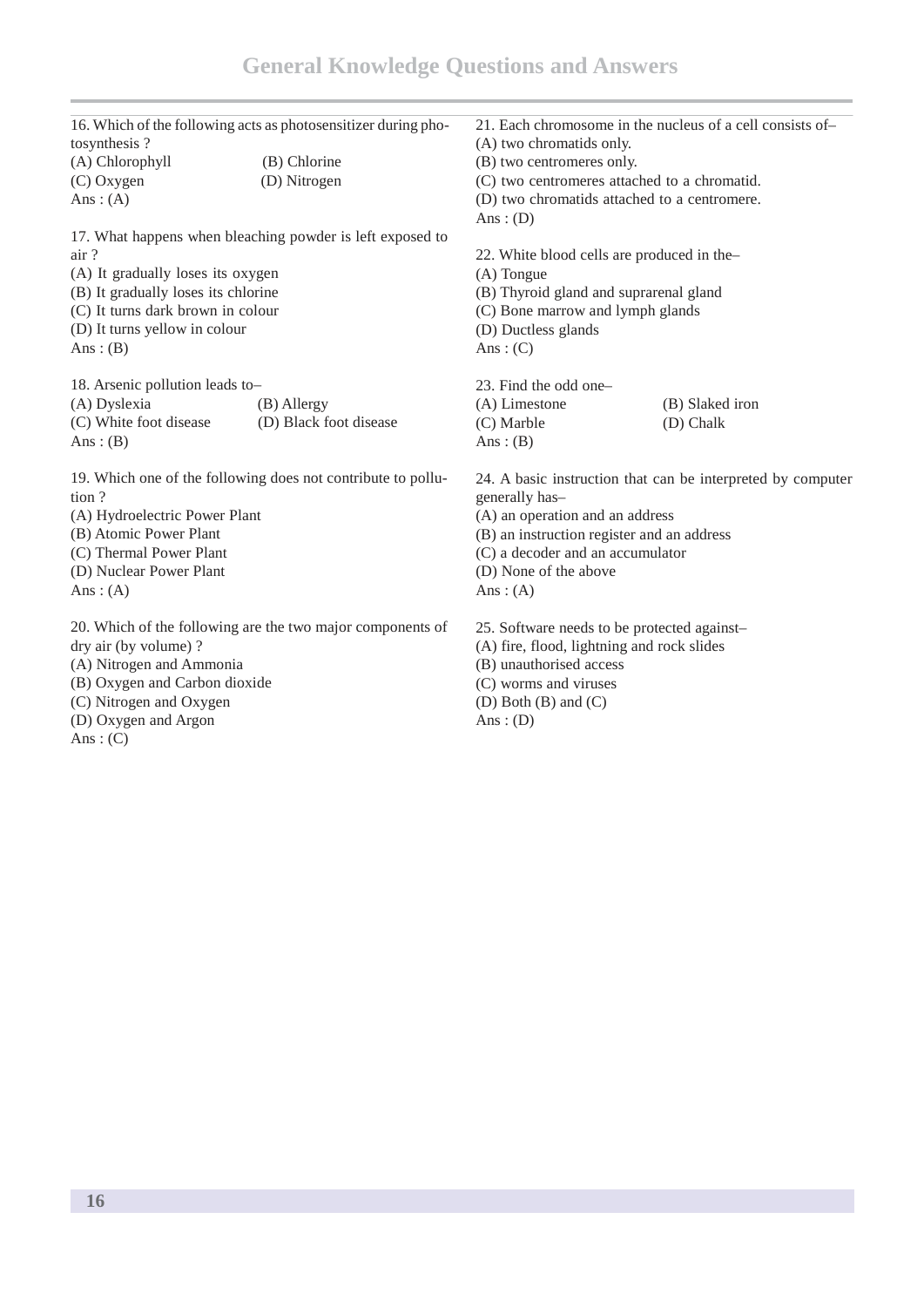| 1. Aung San Suu Kyi is a native to-<br>(A) Tibet    | (B) China                                                      | (C) Rashtrakutas<br>Ans: $(A)$                 | (D) None of these                                               |
|-----------------------------------------------------|----------------------------------------------------------------|------------------------------------------------|-----------------------------------------------------------------|
| (C) Myanmar                                         | (D) Arunachal Pradesh                                          |                                                |                                                                 |
| Ans: $(C)$                                          |                                                                | 10. Fixed deposits and recurring deposits are- |                                                                 |
|                                                     |                                                                | (A) repayable after an agreed period.          |                                                                 |
|                                                     | 2. India and Japan inked two agreements during November        | (B) repayable on demand.                       |                                                                 |
| 2012 to enable Tokyo to import from India-          |                                                                | (C) not repayable.                             |                                                                 |
| (A) Leather goods                                   | (B) Rare earth minerals                                        | (D) repayable after death of depositors.       |                                                                 |
| (C) Basmati type rice<br>Ans: $(B)$                 | (D) Rubber-based products                                      | Ans: $(A)$                                     |                                                                 |
|                                                     |                                                                |                                                | 11. Who won the Wimbledon 2011 men's singles tide?              |
| 3. Non Resident Indians (NRI) Day is marked on-     |                                                                | (A) Novak Djokovic                             | (B) Roger Federer                                               |
| (A) January 7                                       | (B) January 9                                                  | (C) Rafael Nadal                               | (D) Andy Roddick                                                |
| (C) January 17                                      | (D) January 19                                                 | Ans: $(A)$                                     |                                                                 |
| Ans: $(B)$                                          |                                                                |                                                |                                                                 |
|                                                     |                                                                |                                                | 12. Which among the following countries has decided to give     |
|                                                     | 4. "Whether I earned your vote or not, I have listened to you, |                                                | a grant of US \$1 billion for the reconstruction of the Nalanda |
|                                                     | I have learned from you. You have made me a better Presi-      | University?                                    |                                                                 |
| dent", was said by-                                 |                                                                | $(A)$ USA                                      | (B) China                                                       |
| (A) Pranab Mukherjee                                | (B) Barack Obama                                               | (C) UK                                         | (D) Japan                                                       |
| (C) George Bush<br>Ans: $(B)$                       | (D) APJ Abdul Kalam                                            | Ans: $(B)$                                     |                                                                 |
|                                                     |                                                                |                                                | 13. Which one of the following is the fastest Indian            |
|                                                     | 5. First Hindu-American to enter in the US House of Repre-     | Supercomputer developed by ISRO ?              |                                                                 |
| sentative as senator is-                            |                                                                | (A) Aakash-A1                                  | $(B)$ Saga-220                                                  |
| (A) Tulsi Gabbard                                   | (B) Sunita Williams                                            | (C) Jaguar-Cray                                | (D) Tianhe-lA                                                   |
| (C) Jyoti Sengupta                                  | (D) Ami Bera                                                   | Ans: $(B)$                                     |                                                                 |
| Ans: $(A)$                                          |                                                                |                                                |                                                                 |
|                                                     |                                                                |                                                | 14. In February 2011, which of the following countries has      |
|                                                     | 6. Yingluck Shinawatra the first woman Prime Minister of-      |                                                | elected Mr. Thein Sein, a military general- turned-civilian     |
| (A) Myanmar                                         | (B) South Korea                                                | leader, as its first President?                |                                                                 |
| (C) North Korea                                     | (D) Thailand                                                   | (A) Malaysia                                   | (B) Costa Rica                                                  |
| Ans: $(D)$                                          |                                                                | (C) Thailand                                   | (D) Myanmar                                                     |
|                                                     |                                                                | Ans: $(D)$                                     |                                                                 |
| 7. Which of the following is correct statement?     |                                                                |                                                |                                                                 |
|                                                     | (A) Normally no interest is paid on current deposit accounts.  |                                                | 15. Which one of the following vitamins is necessary for blood  |
|                                                     | (B) Interest is paid on current accounts at the same rate as   | clotting?                                      |                                                                 |
| term deposit accounts.                              |                                                                | (A) Vitamin A                                  | (B) Vitamin D                                                   |
|                                                     | (C) The rate of interest on current account and savings ac-    | (C) Vitamin K                                  | (D) Vitamin C                                                   |
| count are the same.                                 |                                                                | Ans: $(C)$                                     |                                                                 |
| (D) No interest is paid on any deposit by the bank. |                                                                |                                                |                                                                 |
| Ans: $(A)$                                          |                                                                | 16. Tactile hair is found in the body of-      |                                                                 |
|                                                     |                                                                | (A) Reptiles                                   | (B) Birds                                                       |
|                                                     | 8. The Lokayukta of which of the following States had sub-     | (C) Insects                                    | (D) Mammals                                                     |
|                                                     | mitted a report on illegal mining of iron ore in the State?    | Ans: $(D)$                                     |                                                                 |
| (A) Andhra Pradesh                                  | (B) Tamil Nadu                                                 |                                                |                                                                 |
|                                                     |                                                                |                                                |                                                                 |
| (C) Karnataka                                       | (D) Odisha                                                     | 17. The source of energy m the Sun is-         |                                                                 |
| Ans: $(C)$                                          |                                                                | (A) radioactivity                              | (B) electrical energy                                           |
|                                                     |                                                                | (C) nuclear fission                            | (D) nuclear fusion                                              |
|                                                     | 9. Some of the rock-cut temples, known as the seven pagodas,   | Ans: $(D)$                                     |                                                                 |
| were built by the-                                  |                                                                |                                                |                                                                 |

(A) Pallavas (B) Cholas

18. Which one of the following materials is used as controller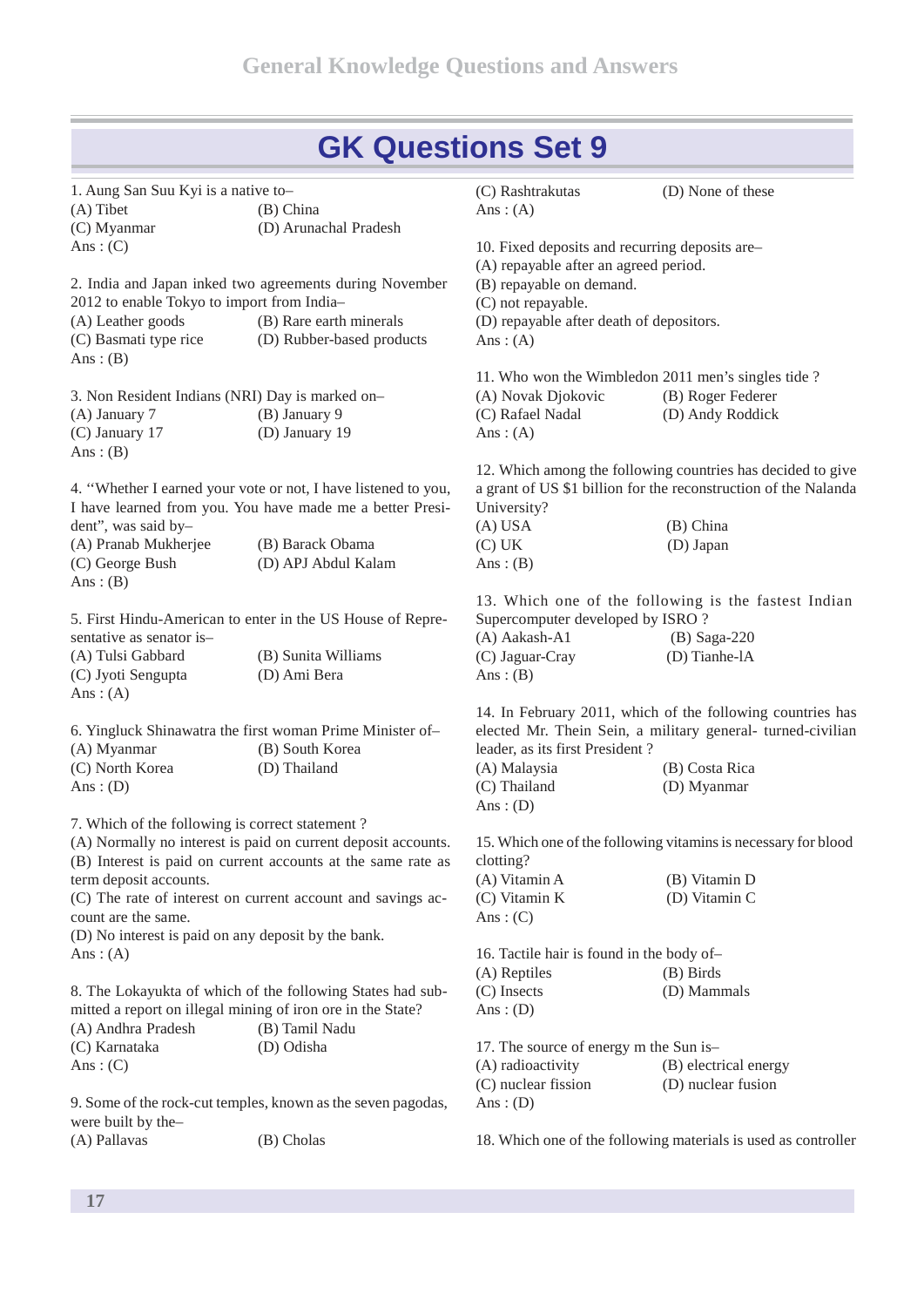| in a nuclear reactor power generator-                          |                                                           | fornia (USA) for excellence in the field of cinema are popu- |                                                                  |
|----------------------------------------------------------------|-----------------------------------------------------------|--------------------------------------------------------------|------------------------------------------------------------------|
| (A) Graphite                                                   | (B) Heavy water                                           | larly known as-                                              |                                                                  |
| $(C)$ Cadmium                                                  | (D) Beryllium                                             | (A) IIFA Awards                                              | (B) Oscars                                                       |
| Ans: $(C)$                                                     |                                                           | (C) BAFTA Awards                                             | (D) Grammys                                                      |
|                                                                |                                                           | Ans: $(B)$                                                   |                                                                  |
|                                                                | 19. Banking of curves on road or railway track is done to |                                                              |                                                                  |
| provide-                                                       |                                                           |                                                              | 23. The material used for safety from nuclear radiation is-      |
| (A) gravitational force                                        | (B) angular velocity                                      | (A) Gold                                                     | (B) Lead                                                         |
| (C) centripetal force                                          | (D) centrifugal force                                     | $(C)$ Copper                                                 | (D) Platinum                                                     |
| Ans: $(C)$                                                     |                                                           | Ans: $(B)$                                                   |                                                                  |
|                                                                | 20.  is type of application software used for commu-      |                                                              | 24. The filament of the electric bulb is generally made of tung- |
| nication.                                                      |                                                           | sten because-                                                |                                                                  |
| (A) Database                                                   | (B) Image editing                                         | (A) its melting paint is low.                                |                                                                  |
| (C) FIP                                                        | (D) Word processing                                       |                                                              | (B) its temperature coefficient of resistance is high.           |
| Ans: $(C)$                                                     |                                                           | (C) its resistivity is low.                                  |                                                                  |
|                                                                |                                                           | (D) its melting point is high.                               |                                                                  |
| 21. Alta Vista is $a/an-$                                      |                                                           | Ans: $(D)$                                                   |                                                                  |
| (A) browser                                                    | (B) search engine                                         |                                                              |                                                                  |
| (C) application                                                | (D) software                                              |                                                              | 25. The apex organisation for marketing cooperative societ-      |
| Ans: $(B)$                                                     |                                                           | (es)aNhatibnal level is-                                     | (B) NCD                                                          |
| 22. The international awards given by the Academy of Mo-       |                                                           | $(C)$ FCI                                                    | (D) NAFED                                                        |
| tion Picture Arts and Sciences located in Beverly Hills, Cali- |                                                           | Ans: $(D)$                                                   |                                                                  |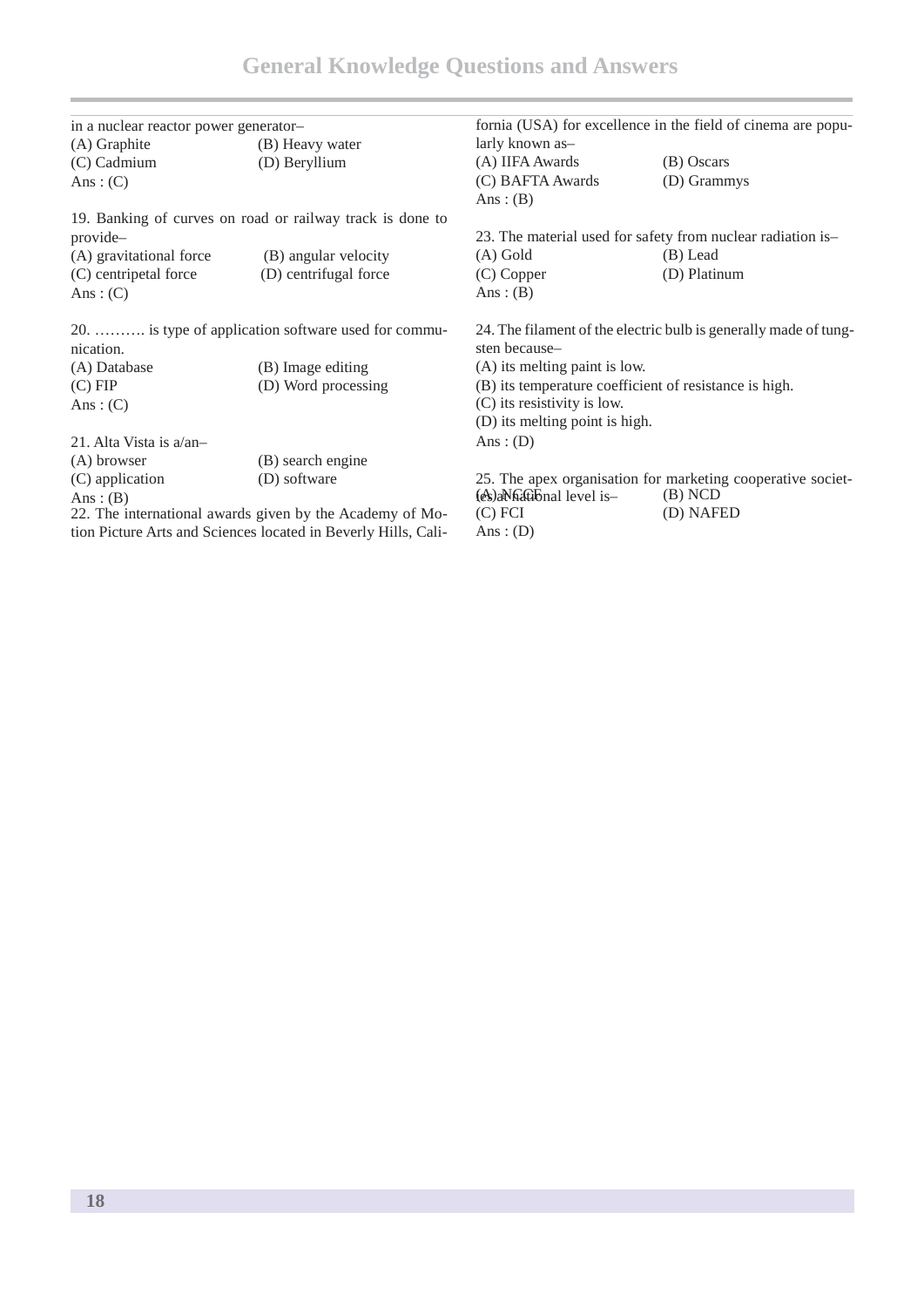1. Who was not a politician? (A) H. N. Bahuguna (B) I. K. Gujral (C) S. L. Bahuguna (D) J. Jayalalithaa Ans:  $(C)$ 

2. The WISE Prize-2012, also known as the "Nobel Prize for Education", was conferred by the WISE Summit in Doha on– (A) Dr. APJ Abdul Kalam (B) Dr. Madhav Chavan (C) Dr. Yash Pal

(D) Dr. M. S. Swaminathan Ans:  $(B)$ 

3. The most powerful woman in business in India as rated by the" "Fortune" for the year 2012 is–

(A) Chanda Kochhar (B) Prabha Parameswaran (C) Debjani Ghosh (D) Anjali Bansal Ans:  $(A)$ 

4. Indira Gandhi Prize for Peace, Disarmament and Develop ment-2012 was awarded to–

| (A) Tereza Fajksova | (B) Sunita Williams       |
|---------------------|---------------------------|
| (C) Chanda Kochhar  | (D) Ellen Johnson Sirleaf |
| Ans: $(D)$          |                           |

5. Hypothermia occurs due to loss of excessive heat from body due to sudden low body temperature in–

| (A) Snakes       | (B) Frogs   |
|------------------|-------------|
| (C) Human beings | (D) Lizards |
| Ans: $(C)$       |             |

6. Which of the following is not a Millennium Goal set by the UNO?

(A) Eradicate extreme poverty and hunger

(B) Reduce child mortality

(C) Ensure environmental sustainability

(D) Combat terrorism and bring people in main stream of so ciety

Ans:  $(D)$ 

7. Neap tides are caused by the gravitational pull of the– (A) Moon only

(B) Sun only

(C) Moon and the Sun in the same direction (D) Moon and the Sun in opposite directions

Ans:  $(D)$ 

8. Who amongst the following was impeached in England for acts committed as Governor-General of India? (A) Wellesley (B) Warren Hastings (C) Cornwallis (D) Cavendish Bentinck Ans:  $(B)$ 

feating– (A) England (B) Germany (C) Argentina (D) USA Ans:  $(D)$ 

9. Japan won the women's Football World Cup 2011 by de-

10. Which of the following states became the first state in the country to launch RBI's e-payment system for commercial tax payers?

| (A) Andhra Pradesh | (B) Kerala    |
|--------------------|---------------|
| (C) Gujarat        | (D) Karnataka |
| Ans: $(D)$         |               |

11. All of the following rivers flow into or join the Ganges on its left side, except–

| (A) Gomti  | $(B)$ Son |
|------------|-----------|
| (C) Gandak | (D) Kosi  |
| Ans: $(B)$ |           |

12. Which of the following rivers does not originate in Indian territory?

| (A) Brahmaputra | (B) Mahanadi      |
|-----------------|-------------------|
| (C) Ravi        | (D) None of these |
| Ans: $(A)$      |                   |

13. The phenomenon called 'Equinox' is due to the–

(A) rotation of the Earth on its own axis

(B) revolution of the Earth on its inclined axis

(C) oblate spheroid shape of the Earth

(D) gravitational pull of the planet

Ans:  $(B)$ 

14. Which of the following statements is not correct ? (A) The average height of the Western Ghats goes on decreasing towards the south (B) A part of the Indus basin is shared by Punjab and Haryana (C) The Indus and the Ganga Brahmaputra river systems to gether form the great plains of northern India

(D) The Himadri range lies south of the Himachal range Ans:  $(A)$ 

15. With regard to the powers of the Rajya Sabha, which one of the following statements is not correct ?

(A) A Money Bill cannot be introduced in the Rajya Sabha (B) The Rajya Sabha has no power either to reject or amend a Money Bill

(C)The Rajya Sabha cannot discusstheAnnual Financial State ment.

(D) The Rajya Sabha has no power to vote on the Demands for Grants

Ans:  $(C)$